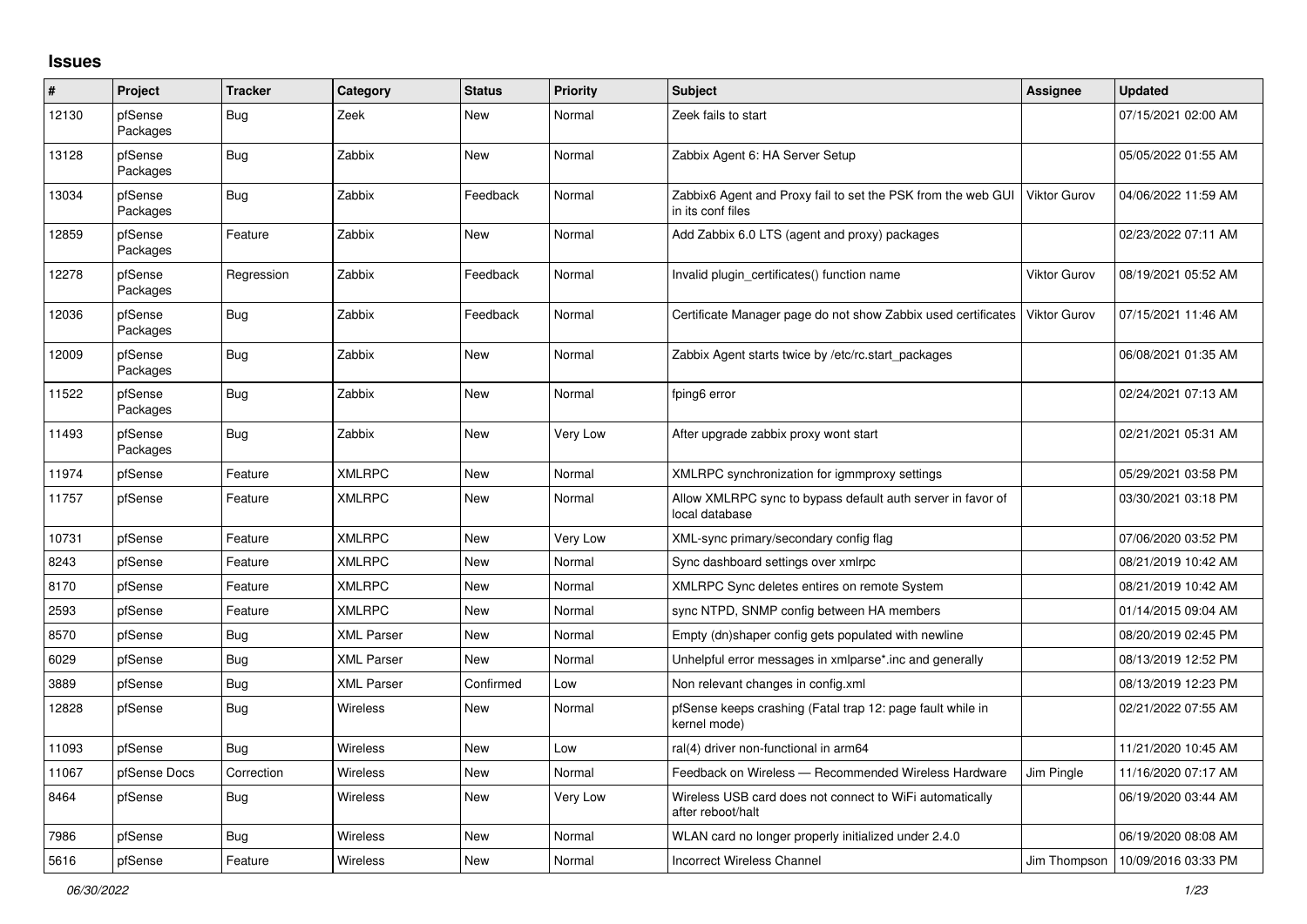| #     | Project             | <b>Tracker</b> | Category        | <b>Status</b> | <b>Priority</b> | Subject                                                                                                   | <b>Assignee</b>       | <b>Updated</b>      |
|-------|---------------------|----------------|-----------------|---------------|-----------------|-----------------------------------------------------------------------------------------------------------|-----------------------|---------------------|
| 4776  | pfSense             | Feature        | <b>Wireless</b> | New           | Normal          | Add 802.1x dynamic vlan support                                                                           |                       | 10/02/2020 07:42 AM |
| 4740  | pfSense             | <b>Bug</b>     | Wireless        | New           | Normal          | Intel wireless kernel panic in infrastructure mode with WPA                                               |                       | 11/13/2020 08:38 AM |
| 13115 | pfSense<br>Packages | Bug            | WireGuard       | Feedback      | Normal          | WireGuard panic due to KBI changes in "'udp tun func t()'                                                 | Christian<br>McDonald | 05/15/2022 10:47 AM |
| 13045 | pfSense<br>Packages | <b>Bug</b>     | WireGuard       | New           | Normal          | Firewall floating rules ignore WireGuard traffic                                                          |                       | 04/11/2022 09:40 AM |
| 13043 | pfSense<br>Packages | Bug            | WireGuard       | New           | Normal          | OSPF over Wireguard interface doesn't populate neighbors<br>after reboot                                  |                       | 04/11/2022 09:22 AM |
| 12924 | pfSense<br>Packages | <b>Bug</b>     | WireGuard       | New           | Normal          | <b>DNS Resolver WireGuard ACL Inconsistency</b>                                                           | Christian<br>McDonald | 04/10/2022 10:36 AM |
| 12760 | pfSense<br>Packages | <b>Bug</b>     | WireGuard       | New           | Normal          | Link-local addresses disallowed on Wireguard interfaces                                                   | Christian<br>McDonald | 02/07/2022 03:50 AM |
| 12756 | pfSense Docs        | Todo           | WireGuard       | New           | Normal          | Feedback on pfSense Configuration Recipes - WireGuard<br>Remote Access VPN Configuration Example          | Christian<br>McDonald | 05/31/2022 11:42 AM |
| 12667 | pfSense<br>Packages | <b>Bug</b>     | WireGuard       | New           | Normal          | Firewall Crashed After Upgrading Wireguard                                                                |                       | 01/07/2022 09:18 AM |
| 12608 | pfSense<br>Packages | Bug            | WireGuard       | New           | High            | WireGuard tunnels monitored by dpinger causing system to<br>stop routing completely in certain situations | Christian<br>McDonald | 12/16/2021 03:14 PM |
| 12526 | pfSense<br>Packages | Feature        | WireGuard       | New           | Normal          | <b>WireGuard Widget</b>                                                                                   | Christian<br>McDonald | 11/17/2021 07:15 AM |
| 12525 | pfSense<br>Packages | Feature        | WireGuard       | New           | Normal          | WireGuard Tunnel restore configuration                                                                    | Christian<br>McDonald | 11/17/2021 07:15 AM |
| 12513 | pfSense<br>Packages | Feature        | WireGuard       | New           | Normal          | WireGuard Utilization Status (Beyond Active Connection)                                                   | Christian<br>McDonald | 12/22/2021 08:40 PM |
| 12258 | pfSense<br>Packages | <b>Bug</b>     | WireGuard       | Feedback      | Normal          | Copy key buttons only work in HTTPS mode                                                                  |                       | 02/03/2022 04:57 AM |
| 12178 | pfSense<br>Packages | <b>Bug</b>     | WireGuard       | New           | Low             | WireGuard always shows 'Configuring WireGuard<br>tunnelsdone.' message on boot                            |                       | 07/30/2021 06:58 AM |
| 11604 | pfSense             | Feature        | WireGuard       | New           | Normal          | WireGuard Dynamic Listen Port Randomization                                                               |                       | 03/19/2021 10:59 AM |
| 11588 | pfSense             | Feature        | WireGuard       | New           | Low             | Automatically suggest next IP address in Wireguard interface<br>subnet when creating a peer               |                       | 12/22/2021 03:35 AM |
| 11498 | pfSense             | Feature        | WireGuard       | New           | Normal          | WireGuard does not pass multicast traffic to peer                                                         | Peter Grehan          | 03/19/2021 10:59 AM |
| 11302 | pfSense             | Feature        | WireGuard       | New           | Normal          | WireGuard XMLRPC sync                                                                                     |                       | 03/19/2021 10:59 AM |
| 11280 | pfSense             | Todo           | WireGuard       | New           | Normal          | Add WireGuard to ALTQ list                                                                                |                       | 04/27/2021 12:32 PM |
| 13318 | pfSense             | <b>Bug</b>     | Web Interface   | Feedback      | Low             | NDP Table not showing hostname                                                                            | Jim Pingle            | 06/29/2022 12:16 PM |
| 13244 | pfSense             | Feature        | Web Interface   | New           | Normal          | Add help text under Timezone settings in the GUI                                                          |                       | 06/03/2022 01:00 PM |
| 13161 | pfSense             | Feature        | Web Interface   | New           | Very Low        | FLASH PORT'S LED button, to help quickly find port that need<br>to be connected to patch&cable            |                       | 05/14/2022 06:35 AM |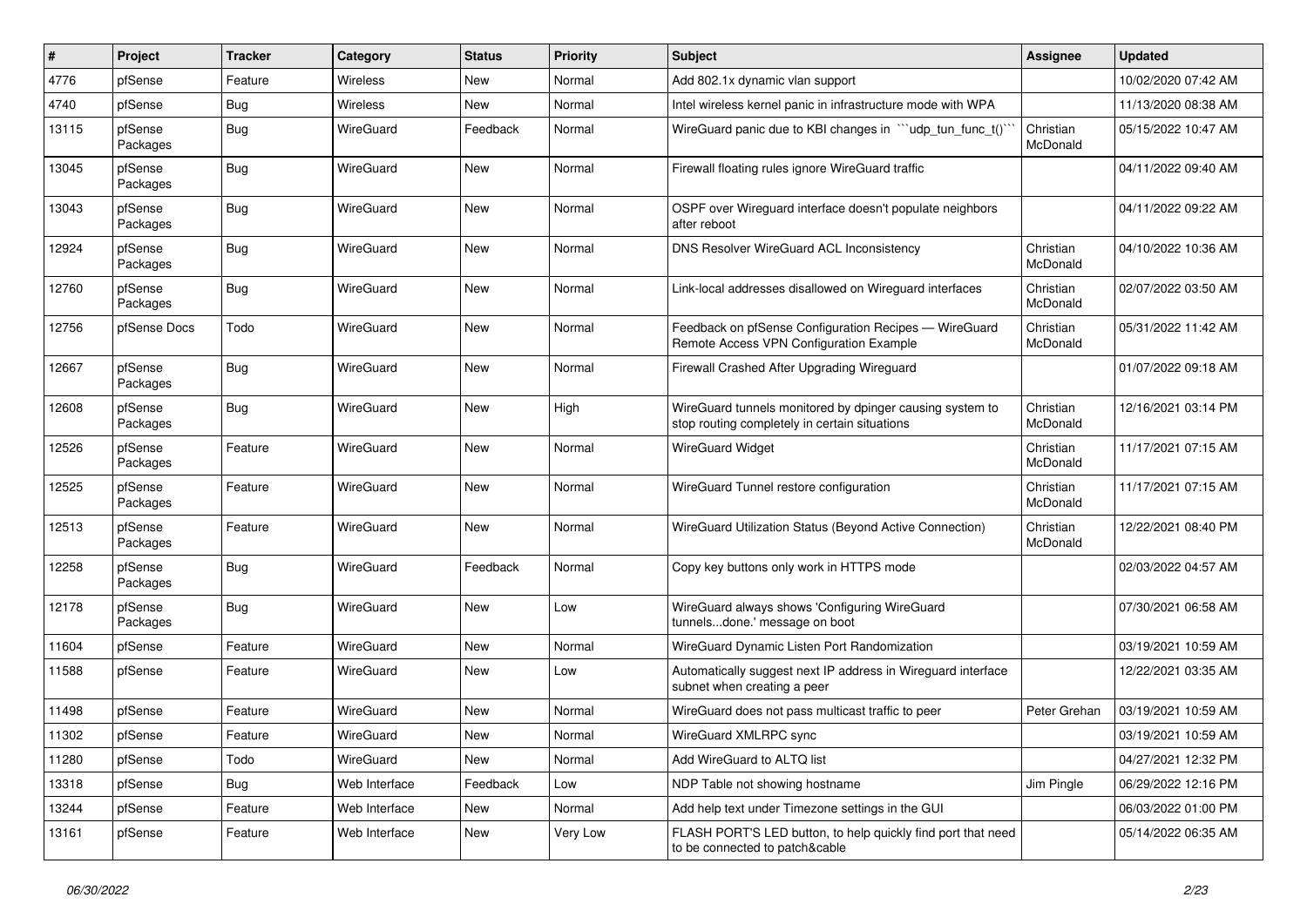| #     | Project | <b>Tracker</b> | Category      | <b>Status</b>                 | <b>Priority</b> | Subject                                                                               | Assignee            | <b>Updated</b>      |
|-------|---------|----------------|---------------|-------------------------------|-----------------|---------------------------------------------------------------------------------------|---------------------|---------------------|
| 13159 | pfSense | Todo           | Web Interface | New                           | Very Low        | Decrease distance between img-buttons in webGUI to<br>eliminate mistake entry         |                     | 05/14/2022 06:52 AM |
| 13158 | pfSense | Bug            | Web Interface | New                           | Normal          | Input validation error when applying limiter changes                                  |                     | 05/14/2022 05:32 PM |
| 13124 | pfSense | Feature        | Web Interface | <b>Pull Request</b><br>Review | Normal          | Option to wait for interface selection before displaying firewall<br>rules            |                     | 06/28/2022 12:01 PM |
| 12905 | pfSense | Bug            | Web Interface | New                           | Normal          | Add VLAN Re-assignment to Import Interface Mismatch<br>Wizard                         |                     | 03/07/2022 08:05 AM |
| 12734 | pfSense | <b>Bug</b>     | Web Interface | Incomplete                    | Low             | Long hostname breaks DHCP leases layout                                               |                     | 01/31/2022 01:03 PM |
| 12543 | pfSense | Bug            | Web Interface | Feedback                      | Normal          | Deleteing a Outbound NAT rule gave me an empty rule and<br>displayed php error in UI. |                     | 02/14/2022 04:36 AM |
| 12431 | pfSense | Todo           | Web Interface | <b>Pull Request</b><br>Review | Normal          | GUI pages should use "POST" for AJAX calls, not "GET"                                 | Viktor Gurov        | 06/28/2022 12:01 PM |
| 12122 | pfSense | Bug            | Web Interface | <b>New</b>                    | Normal          | Perform greedy actions asychronously                                                  |                     | 07/10/2021 01:10 PM |
| 12025 | pfSense | Todo           | Web Interface | New                           | Very Low        | Add 1:1 Validation to Notify Someone They are 1:1 NAT'ing an<br>Interface Address     |                     | 06/11/2021 10:05 AM |
| 11956 | pfSense | Feature        | Web Interface | <b>New</b>                    | Normal          | "add" button in the top of pages with many user-added items                           |                     | 07/10/2021 01:01 PM |
| 11877 | pfSense | Bug            | Web Interface | <b>Pull Request</b><br>Review | Very Low        | Labels and description dissapear in firewall schedule edit.php                        | <b>Viktor Gurov</b> | 06/28/2022 12:01 PM |
| 11730 | pfSense | Bug            | Web Interface | New                           | Normal          | Improve visibility of option selections in dark themes                                |                     | 03/25/2021 09:38 PM |
| 11566 | pfSense | Bug            | Web Interface | New                           | Low             | Firewall Maximum Table Entries "default size" is whatever is<br>entered               |                     | 02/27/2021 10:01 AM |
| 11508 | pfSense | Todo           | Web Interface | <b>Pull Request</b><br>Review | Low             | Update SimplePie to to v1.5.6                                                         |                     | 02/23/2021 07:23 AM |
| 11473 | pfSense | Bug            | Web Interface | New                           | Normal          | System Activity shows invalid data on SG-3100                                         |                     | 02/19/2021 08:12 PM |
| 11440 | pfSense | Feature        | Web Interface | New                           | Low             | Expand collapsed sections by clicking anywhere on header                              |                     | 10/28/2021 01:35 PM |
| 11429 | pfSense | Bug            | Web Interface | New                           | Normal          | System Log / Settings form activates "Reset Log Files" button<br>on enter             |                     | 10/28/2021 01:35 PM |
| 11268 | pfSense | Bug            | Web Interface | <b>New</b>                    | Normal          | Cookie named 'id' prevents Edit form fields being set properly                        |                     | 09/03/2021 06:16 AM |
| 10701 | pfSense | <b>Bug</b>     | Web Interface | New                           | Very Low        | Firewall Log too wide with Rule Description Column                                    |                     | 06/25/2020 07:36 AM |
| 10514 | pfSense | Feature        | Web Interface | New                           | Normal          | Add to every page an unparsed Notes field for administrative<br>reference             |                     | 04/30/2020 06:32 PM |
| 10468 | pfSense | Feature        | Web Interface | New                           | Normal          | Allow to download log files from WebGUI                                               |                     | 04/17/2020 06:17 AM |
| 10277 | pfSense | Bug            | Web Interface | New                           | Normal          | Sorting the log entries does not use year value                                       |                     | 02/24/2020 07:46 AM |
| 10271 | pfSense | <b>Bug</b>     | Web Interface | New                           | Normal          | Large number of VLAN/LANs make "Interfaces" menu hard to<br>access                    |                     | 02/20/2020 04:46 AM |
| 10144 | pfSense | Feature        | Web Interface | New                           | Low             | Default Sort Order, DHCP Leases                                                       |                     | 12/31/2019 06:47 PM |
| 9717  | pfSense | Feature        | Web Interface | New                           | Low             | Search box for pfsense ?                                                              |                     | 07/05/2020 02:14 PM |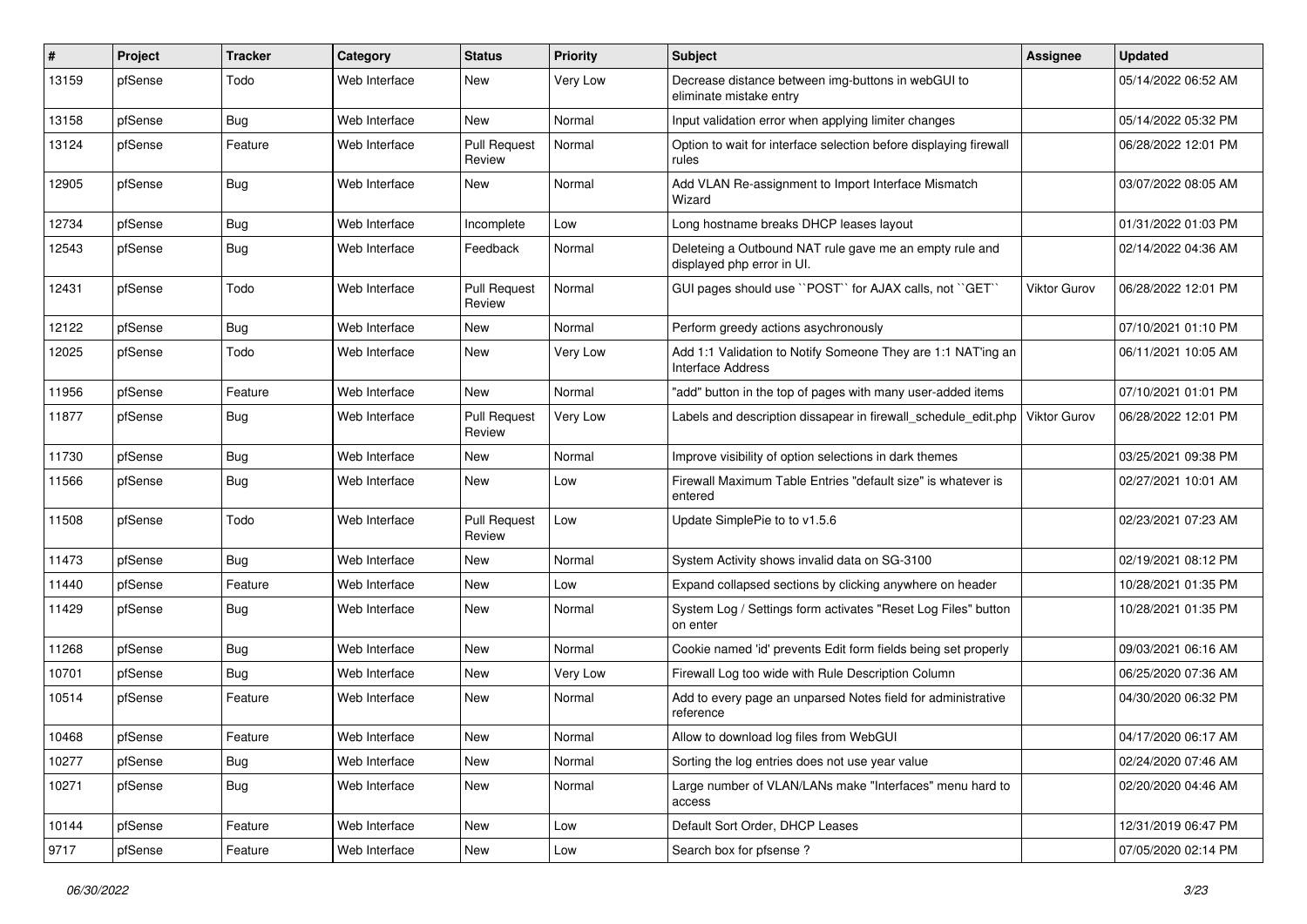| ∦    | Project | <b>Tracker</b> | Category      | <b>Status</b>                 | <b>Priority</b> | <b>Subject</b>                                                                                                       | <b>Assignee</b>      | <b>Updated</b>      |
|------|---------|----------------|---------------|-------------------------------|-----------------|----------------------------------------------------------------------------------------------------------------------|----------------------|---------------------|
| 9626 | pfSense | <b>Bug</b>     | Web Interface | New                           | Normal          | When deny write permission is assigned to a user, there is no<br>error feedback if the user tries to write something |                      | 06/25/2022 05:41 PM |
| 9293 | pfSense | Feature        | Web Interface | New                           | Low             | Provide WebUI message (banner) prior to login                                                                        |                      | 08/14/2019 02:39 PM |
| 9226 | pfSense | Feature        | Web Interface | New                           | Normal          | zfs GUI functionality - alerts                                                                                       |                      | 12/31/2020 02:50 PM |
| 8929 | pfSense | Feature        | Web Interface | New                           | Normal          | Scroll bar css dark theme                                                                                            |                      | 08/14/2019 12:16 PM |
| 8641 | pfSense | Feature        | Web Interface | New                           | Normal          | Need way to disable HSTS and/or replace webConfigurator<br>certificate from CLI                                      |                      | 07/16/2018 10:21 AM |
| 8558 | pfSense | Feature        | Web Interface | New                           | Normal          | Add more table sorting in various UI pages                                                                           |                      | 08/21/2019 09:14 AM |
| 8502 | pfSense | <b>Bug</b>     | Web Interface | Confirmed                     | Low             | main (top) menu items do not drop down in some cases                                                                 |                      | 07/06/2020 02:39 PM |
| 8419 | pfSense | <b>Bug</b>     | Web Interface | New                           | Normal          | webgui, when menubar is fixed to the top of the screen, the<br>last items of long menus cannot be seen/used.         |                      | 07/19/2018 03:10 PM |
| 8285 | pfSense | <b>Bug</b>     | Web Interface | New                           | Normal          | Actions on stale data may result in catastrophic results                                                             |                      | 01/16/2018 08:08 PM |
| 8270 | pfSense | Todo           | Web Interface | New                           | <b>Very Low</b> | Fix grammatically erroneous repetition                                                                               |                      | 01/11/2018 08:19 AM |
| 7996 | pfSense | <b>Bug</b>     | Web Interface | <b>Pull Request</b><br>Review | Very Low        | Unnecessary link tag in login page                                                                                   | Marcos<br>Mendoza    | 06/28/2022 12:01 PM |
| 7988 | pfSense | Feature        | Web Interface | New                           | Normal          | Compact Theme based on Compact-RED with the default<br>theme colors.                                                 |                      | 10/23/2017 05:34 AM |
| 7957 | pfSense | Feature        | Web Interface | New                           | Normal          | GUI theme - separate "colour" from "compact/normal" in<br>theme dropdown                                             |                      | 10/17/2017 06:58 AM |
| 7956 | pfSense | Feature        | Web Interface | New                           | Normal          | Favicon able to match GUI colour setting?                                                                            |                      | 10/17/2017 06:36 AM |
| 7943 | pfSense | <b>Bug</b>     | Web Interface | New                           | Normal          | CSS Overflow Fix for Drop Down Menus in webConfigurator                                                              |                      | 11/21/2020 02:54 PM |
| 7812 | pfSense | Feature        | Web Interface | New                           | Normal          | ZFS handling of autopreplace                                                                                         |                      | 08/13/2019 03:53 PM |
| 7402 | pfSense | <b>Bug</b>     | Web Interface | New                           | Normal          | Inconsistent use of htmlentities validation checks                                                                   |                      | 03/21/2017 08:58 AM |
| 7385 | pfSense | Todo           | Web Interface | New                           | Normal          | Sanitize PHP includes                                                                                                |                      | 08/13/2019 03:22 PM |
| 7238 | pfSense | Bug            | Web Interface | New                           | Normal          | Menu layout broken when using "Hostname in Menu" with long<br>hostnames                                              |                      | 02/21/2017 07:01 AM |
| 7216 | pfSense | Feature        | Web Interface | New                           | Normal          | Allow user to choose date display format                                                                             | <b>Phillip Davis</b> | 02/02/2018 04:20 PM |
| 6803 | pfSense | <b>Bug</b>     | Web Interface | New                           | Normal          | CSRF timeout occurs when it (probably) shouldn't                                                                     |                      | 11/03/2016 09:43 PM |
| 6738 | pfSense | Feature        | Web Interface | New                           | Normal          | GUI Action Buttons replicated to the top of the List                                                                 |                      | 07/10/2021 01:04 PM |
| 6727 | pfSense | Todo           | Web Interface | New                           | Very Low        | Missing file apple-touch-icon-precomposed.png?                                                                       | Jared Dillard        | 08/18/2016 02:10 PM |
| 6697 | pfSense | Todo           | Web Interface | New                           | Low             | White squares around the numeric values in the Status /<br>Queues page                                               | Jared Dillard        | 08/15/2016 03:19 AM |
| 6647 | pfSense | Todo           | Web Interface | New                           | Very Low        | <b>Enable Additional Security Headers</b>                                                                            |                      | 05/14/2021 01:09 AM |
| 6614 | pfSense | Bug            | Web Interface | Confirmed                     | Normal          | Dashboard high CPU usage                                                                                             |                      | 07/14/2016 03:04 PM |
| 6501 | pfSense | Todo           | Web Interface | New                           | Normal          | Tightening up subnet expansion                                                                                       |                      | 08/13/2019 01:23 PM |
| 6493 | pfSense | Bug            | Web Interface | Confirmed                     | Normal          | Dynamic DNS clients slow page load                                                                                   |                      | 06/17/2016 03:43 AM |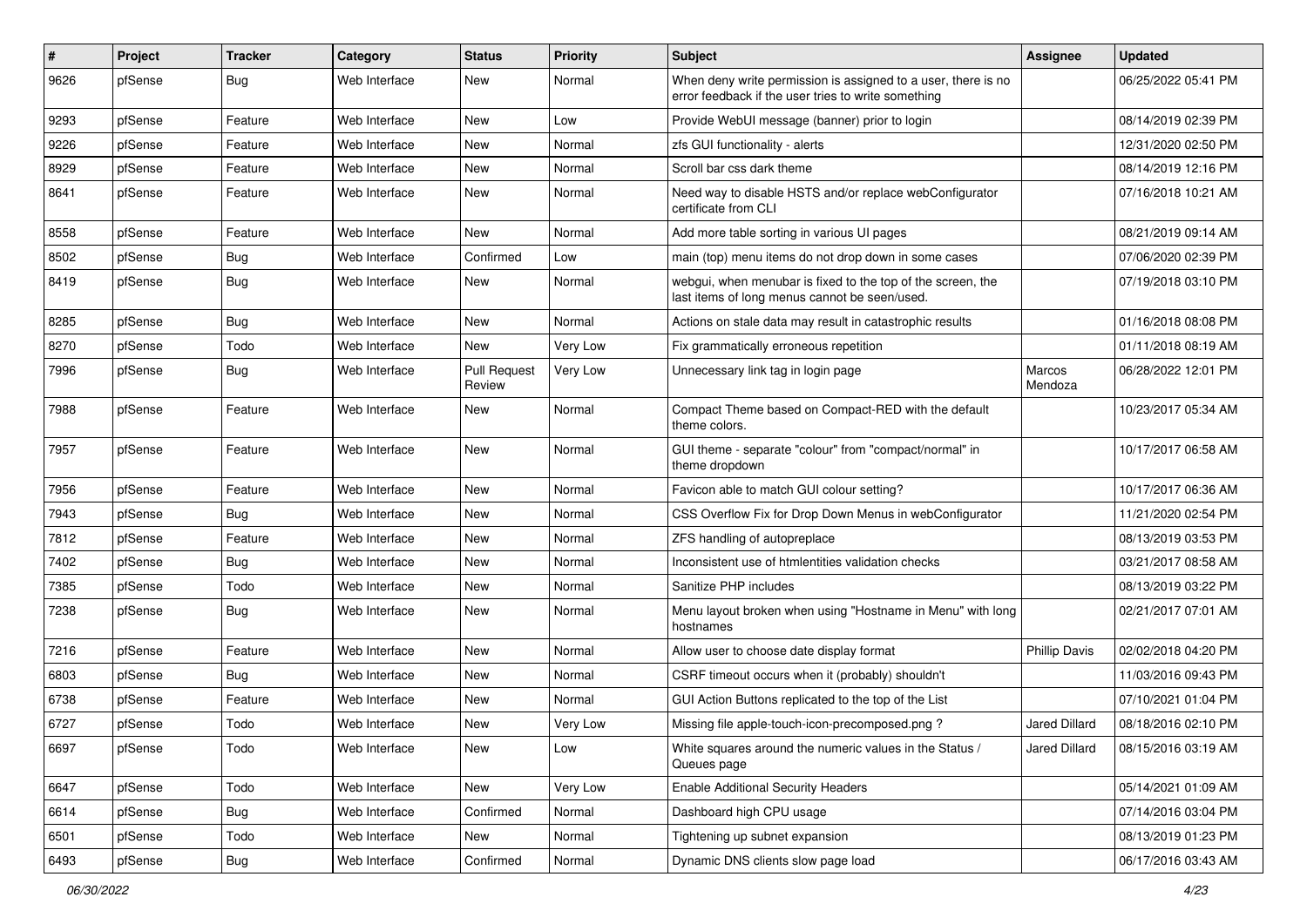| #     | Project      | <b>Tracker</b> | Category                    | <b>Status</b>                 | <b>Priority</b> | <b>Subject</b>                                                                                | Assignee             | <b>Updated</b>      |
|-------|--------------|----------------|-----------------------------|-------------------------------|-----------------|-----------------------------------------------------------------------------------------------|----------------------|---------------------|
| 6361  | pfSense      | Bug            | Web Interface               | <b>New</b>                    | Low             | Responsive Mobile Menu issue                                                                  |                      | 05/16/2016 12:09 PM |
| 6332  | pfSense      | Todo           | Web Interface               | New                           | Normal          | Upgrade encryption options to cover current range of<br>recommendations                       |                      | 08/13/2019 02:34 PM |
| 6215  | pfSense      | Feature        | Web Interface               | <b>New</b>                    | Normal          | Create consistent UI for admin access security                                                |                      | 04/20/2016 03:05 PM |
| 6011  | pfSense      | Bug            | Web Interface               | Confirmed                     | Low             | IPv6 link local fails HTTP REFERER check                                                      |                      | 09/04/2016 09:57 AM |
| 5786  | pfSense      | Bug            | Web Interface               | New                           | Normal          | Check WebConfigurator port for conflicts                                                      |                      | 04/21/2022 12:39 PM |
| 5480  | pfSense      | Todo           | Web Interface               | New                           | Low             | inconsistent display of default values in fields                                              | <b>Jared Dillard</b> | 03/01/2016 04:59 PM |
| 5445  | pfSense      | Todo           | Web Interface               | New                           | Normal          | Improve banner for "background activity"                                                      |                      | 02/06/2016 04:43 AM |
| 5367  | pfSense      | Bug            | Web Interface               | New                           | Normal          | Safari repeatedly tries to reload dashboard                                                   | <b>Jared Dillard</b> | 08/22/2016 11:08 AM |
| 4628  | pfSense      | Feature        | Web Interface               | <b>New</b>                    | Normal          | Add GUI to manage loader tunables (e.g. loader.conf.local)                                    |                      | 09/16/2015 04:28 PM |
| 3899  | pfSense      | Feature        | Web Interface               | New                           | Normal          | Add feature to allow reordering of <package> items in<br/>config.xml</package>                |                      | 09/27/2014 04:40 PM |
| 3882  | pfSense      | Feature        | Web Interface               | <b>New</b>                    | Normal          | Add OUI database to the base system, remove dependency<br>on nmap                             |                      | 03/08/2018 06:44 PM |
| 3087  | pfSense      | Feature        | Web Interface               | <b>New</b>                    | Normal          | Setup Wizard does not include IPv6 options for interfaces                                     |                      | 07/10/2013 06:19 PM |
| 2234  | pfSense      | Bug            | Web Interface               | Confirmed                     | Low             | Status: Traffic Graph - only shows interface's subnet                                         |                      | 01/15/2022 08:33 PM |
| 1307  | pfSense      | Feature        | Web Interface               | <b>New</b>                    | Normal          | Request: Option To Resolve Addresses in State Table<br>Summary                                |                      | 02/06/2016 04:58 AM |
| 986   | pfSense      | Feature        | Web Interface               | <b>New</b>                    | Normal          | Dynamic states view                                                                           |                      | 02/06/2016 04:58 AM |
| 628   | pfSense      | Feature        | Web Interface               | <b>New</b>                    | Low             | Ability to specify listen IP address of management services<br>(SSH, web interface)           |                      | 07/09/2021 01:21 PM |
| 84    | pfSense      | Feature        | Web Interface               | <b>New</b>                    | Low             | Nightly Filter Summary E-Mail                                                                 | Jim Pingle           | 04/03/2010 06:22 PM |
| 11270 | pfSense      | Feature        | <b>VPN (Multiple Types)</b> | New                           | Low             | Consider integrating Nebula mesh VPN                                                          |                      | 01/20/2021 03:34 PM |
| 13016 | pfSense Docs | New Content    | Virtualization              | New                           | Normal          | Workaround for bandwith issues since 2.6 when installed in<br>Hyper-V                         |                      | 04/01/2022 01:06 PM |
| 11145 | pfSense Docs | Correction     | Virtualization              | <b>New</b>                    | Very Low        | Feedback on pfSense Configuration Recipes — Virtualizing<br>pfSense with Hyper-V              | Jim Pingle           | 03/06/2021 04:14 PM |
| 10482 | pfSense Docs | Correction     | Virtualization              | <b>New</b>                    | Normal          | In AWS, Get System Log may not show output and Get<br>Instance Screenshot may need to be used | Jim Pingle           | 04/20/2020 09:07 AM |
| 12542 | pfSense      | <b>Bug</b>     | <b>Virtual IP Addresses</b> | New                           | Normal          | Cannot assign a same IPv6 Link-Local address to different<br>interfaces                       |                      | 11/25/2021 01:41 AM |
| 12459 | pfSense      | Todo           | Virtual IP Addresses        | New                           | Normal          | Add IP Alias subnet input validation                                                          |                      | 10/15/2021 09:35 AM |
| 12451 | pfSense      | <b>Bug</b>     | Virtual IP Addresses        | <b>New</b>                    | Normal          | deleteVIP() does not check RFC2136 Update Source                                              |                      | 10/13/2021 10:06 AM |
| 12385 | pfSense      | Bug            | Virtual IP Addresses        | <b>Pull Request</b><br>Review | Normal          | deleteVIP() does not check 1:1 NAT and Outbound NAT rules                                     | Viktor Gurov         | 06/28/2022 12:01 PM |
| 12055 | pfSense      | Feature        | <b>Virtual IP Addresses</b> | Feedback                      | Normal          | Option to disable XMLRPC Sync for Loopback Virtual IPs                                        |                      | 06/18/2021 09:05 AM |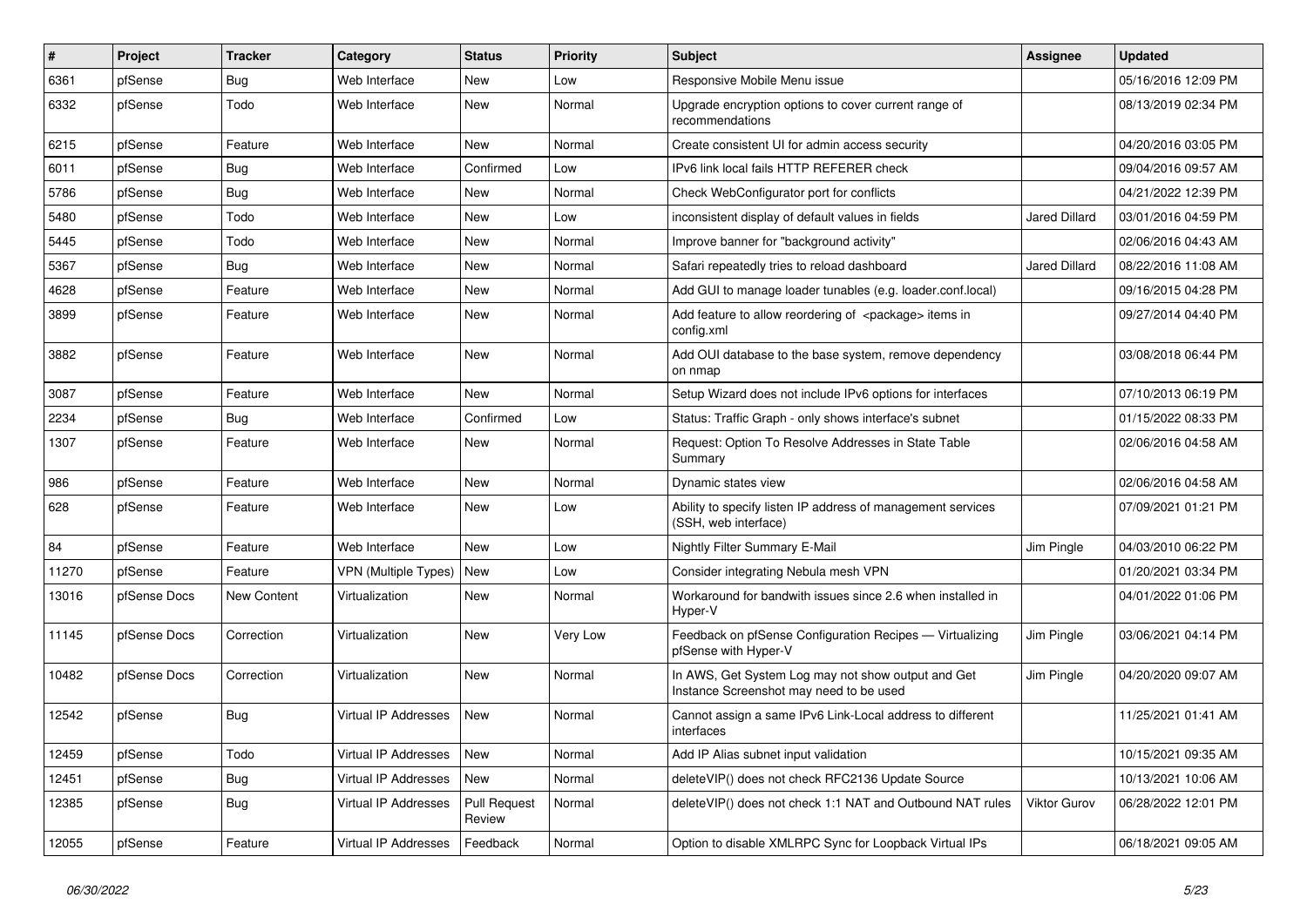| #     | Project | <b>Tracker</b> | Category                     | <b>Status</b> | <b>Priority</b> | <b>Subject</b>                                                                                                                       | Assignee | <b>Updated</b>      |
|-------|---------|----------------|------------------------------|---------------|-----------------|--------------------------------------------------------------------------------------------------------------------------------------|----------|---------------------|
| 11992 | pfSense | <b>Bug</b>     | <b>Virtual IP Addresses</b>  | Confirmed     | High            | GRE Tunnel - Does not work with a virtual IP as endpoint                                                                             |          | 06/04/2021 01:16 AM |
| 10544 | pfSense | <b>Bug</b>     | User Manager /<br>Privileges | <b>New</b>    | Normal          | It's not possible to add a user to group operator using the gui                                                                      |          | 04/21/2022 12:39 PM |
| 9621  | pfSense | Feature        | User Manager /<br>Privileges | New           | Normal          | More convenient deletion of single user privileges                                                                                   |          | 07/09/2019 03:09 AM |
| 9485  | pfSense | <b>Bug</b>     | User Manager /<br>Privileges | <b>New</b>    | Normal          | password match error on system usermanager causes Group<br>membership to be reset.                                                   |          | 04/26/2019 08:52 AM |
| 9253  | pfSense | Feature        | User Manager /<br>Privileges | New           | Normal          | RFE: True View-Only WebCFG options                                                                                                   |          | 08/21/2019 09:21 AM |
| 7863  | pfSense | <b>Bug</b>     | User Manager /<br>Privileges | New           | Normal          | The "WebCfg - All pages" permission inclueds the "User -<br>System: Shell account access" even though that is not a<br>WebCofg page. |          | 09/16/2017 05:13 AM |
| 6602  | pfSense | Feature        | User Manager /<br>Privileges | <b>New</b>    | Normal          | Config writes denied via "deny config write" permission should<br>notify as such                                                     |          | 08/20/2019 03:43 PM |
| 5850  | pfSense | Feature        | User Manager /<br>Privileges | <b>New</b>    | Normal          | Limit "WebCfg - System: User Manager page" privilege to<br>non-admins and non-admin groups                                           |          | 02/19/2017 10:04 AM |
| 4154  | pfSense | <b>Bug</b>     | User Manager /<br>Privileges | Confirmed     | Normal          | RADIUS authentication not working over IPv6                                                                                          |          | 04/21/2022 12:39 PM |
| 3706  | pfSense | Bug            | User Manager /<br>Privileges | New           | Normal          | Permission order affects default page on limited accounts, but<br>can't reorder                                                      |          | 02/06/2016 04:10 AM |
| 1574  | pfSense | Feature        | User Manager /<br>Privileges | <b>New</b>    | Normal          | Password quality enforcment.                                                                                                         |          | 02/06/2016 04:15 AM |
| 521   | pfSense | Feature        | User Manager /<br>Privileges | New           | Normal          | Group manager Assigned Permissions                                                                                                   |          | 04/18/2010 02:59 PM |
| 33    | pfSense | Todo           | User Manager /<br>Privileges | <b>New</b>    | Normal          | L2TP users integration with user manager                                                                                             |          | 02/06/2016 04:53 AM |
| 32    | pfSense | Todo           | User Manager /<br>Privileges | New           | Normal          | PPPoE Server users integration with user manager                                                                                     |          | 02/06/2016 04:53 AM |
| 13222 | pfSense | Bug            | UPnP/NAT-PMP                 | New           | Normal          | CARP IP does not listen for NAT-PMP packets                                                                                          |          | 05/26/2022 02:28 PM |
| 12797 | pfSense | <b>Bug</b>     | UPnP/NAT-PMP                 | New           | Normal          | UPnP+STUN forms invalid outbound NAT rules using the<br>external address discovered from STUN                                        |          | 02/15/2022 01:01 PM |
| 8325  | pfSense | <b>Bug</b>     | UPnP/NAT-PMP                 | New           | Normal          | UPnP not available for pppoe-Clients                                                                                                 |          | 11/15/2020 10:33 AM |
| 6926  | pfSense | <b>Bug</b>     | UPnP/NAT-PMP                 | New           | Normal          | Miniupnp advertising expired IPv6 address                                                                                            |          | 01/15/2022 08:29 PM |
| 5360  | pfSense | Feature        | UPnP/NAT-PMP                 | New           | Normal          | Add possibility to configure independent "UPnP & NAT-PMP"<br>instances                                                               |          | 10/31/2015 04:25 AM |
| 4500  | pfSense | Bug            | UPnP/NAT-PMP                 | Confirmed     | Normal          | Some miniupnp port mappings are not displayed in the Status<br>page                                                                  |          | 04/25/2022 12:49 PM |
| 4265  | pfSense | Feature        | UPnP/NAT-PMP                 | New           | Normal          | UPNP allow use of alias and schedule                                                                                                 |          | 08/20/2019 02:57 PM |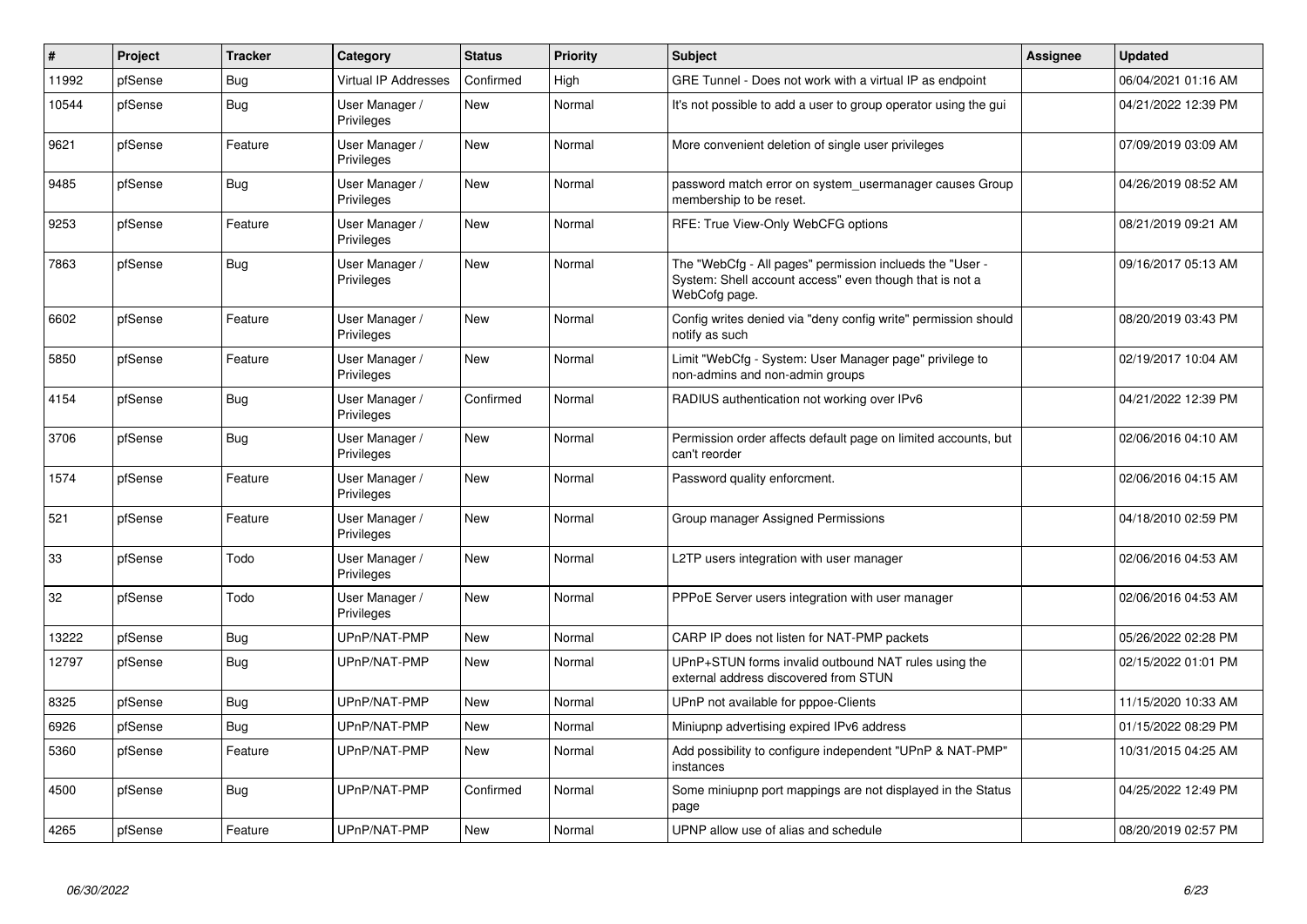| #     | Project             | <b>Tracker</b> | Category                            | <b>Status</b> | Priority | <b>Subject</b>                                                                                          | <b>Assignee</b>                       | <b>Updated</b>      |
|-------|---------------------|----------------|-------------------------------------|---------------|----------|---------------------------------------------------------------------------------------------------------|---------------------------------------|---------------------|
| 13252 | pfSense             | Bug            | Upgrade                             | New           | Normal   | reduce frequency of php-fpm socket connection attempts from<br>check_reload_status                      |                                       | 06/12/2022 11:11 AM |
| 13187 | pfSense             | Documentation  | Upgrade                             | New           | Normal   | Azure Frequently asked questions                                                                        |                                       | 05/20/2022 06:52 AM |
| 12796 | pfSense             | Bug            | Upgrade                             | Confirmed     | Normal   | 2.5.2 -> 2.6.0 upgrade segfaults if certain packages are<br>installed.                                  |                                       | 05/24/2022 07:43 AM |
| 12768 | pfSense             | Feature        | Upgrade                             | New           | Normal   | pfSense-repo: Make sure default config file exists                                                      |                                       | 06/28/2022 12:01 PM |
| 11619 | pfSense             | <b>Bug</b>     | Upgrade                             | New           | Normal   | Unable to upgrade 2.4.4-p3 to 2.5/21.02-p1                                                              |                                       | 08/15/2021 10:00 AM |
| 11257 | pfSense             | Feature        | Upgrade                             | <b>New</b>    | Normal   | Installed Packages: Update all button                                                                   |                                       | 01/18/2021 10:45 AM |
| 10708 | pfSense             | <b>Bug</b>     | Upgrade                             | New           | Normal   | ZFS bootpool boot symlink issue                                                                         | Luiz Souza                            | 03/08/2021 07:03 AM |
| 10530 | pfSense             | Bug            | Upgrade                             | New           | Normal   | Convert config version to be based on product version                                                   |                                       | 04/21/2022 12:39 PM |
| 10464 | pfSense             | Todo           | Upgrade                             | New           | Low      | Disallow package updates when a system update is available                                              |                                       | 06/30/2022 08:41 AM |
| 10310 | pfSense             | <b>Bug</b>     | Upgrade                             | New           | Normal   | Systems with low RAM and several packages may temporarily<br>fail to load large tables after an upgrade |                                       | 03/03/2020 07:55 AM |
| 10237 | pfSense             | Feature        | Upgrade                             | New           | Normal   | Take ZFS snapshot on Upgrade                                                                            |                                       | 04/07/2020 03:58 PM |
| 6917  | pfSense             | Feature        | Upgrade                             | New           | Normal   | Add ability to choose from what IP/IFACE you search for<br>updates                                      |                                       | 11/11/2016 09:51 AM |
| 5074  | pfSense             | Feature        | Upgrade                             | New           | Normal   | Standard release notes URLs to facilitate GUI viewing before<br>upgrade                                 |                                       | 04/21/2022 12:39 PM |
| 13280 | pfSense             | Bug            | Unknown                             | <b>New</b>    | Normal   | Entries duplicated in /boot/loader.conf                                                                 |                                       | 06/19/2022 11:11 AM |
| 11777 | pfSense<br>Packages | Bug            | Unbound                             | New           | Very Low | Input validation prevents DNS Resolver from being disabled                                              |                                       | 04/05/2021 05:51 PM |
| 13311 | pfSense Docs        | New Content    | Troubleshooting                     | New           | High     | Add troubleshooting tips for ZFS boot issues                                                            |                                       | 06/28/2022 11:04 AM |
| 10199 | pfSense             | Todo           | Translations                        | New           | Very Low | Improve Spanish translation interface                                                                   | Aluisco Miguel<br>Ricardo<br>Mastrapa | 01/22/2020 09:22 AM |
| 9344  | pfSense             | <b>Bug</b>     | Translations                        | New           | Normal   | OpenVPN click NCP Algorithms will always go to DH<br>Parameters website(in Chinese-Taiwan)              |                                       | 10/21/2021 03:48 AM |
| 8095  | pfSense             | Bug            | Translations                        | New           | Normal   | Unescaped simple quotes break JavaScript features when the<br>French translation is enabled             |                                       | 08/21/2019 09:06 AM |
| 7977  | pfSense             | Bug            | Translations                        | New           | Normal   | English text shown in stead of translated text (Routing -<br>Gateway groups - edit)                     |                                       | 08/21/2019 11:28 AM |
| 1890  | pfSense             | <b>Bug</b>     | Translations                        | New           | Normal   | No gettext support in console scripts                                                                   |                                       | 08/13/2019 12:24 PM |
| 12829 | pfSense             | Bug            | <b>Traffic Shaper</b><br>(Limiters) | Feedback      | Normal   | Dummynet kernel module fails to load after upgrade.                                                     |                                       | 03/17/2022 09:26 AM |
| 11192 | pfSense             | <b>Bug</b>     | <b>Traffic Shaper</b><br>(Limiters) | Feedback      | Normal   | Using Limiters causes out of order packets within one TCP or<br><b>UDP flow</b>                         |                                       | 01/06/2021 12:09 AM |
| 9024  | pfSense             | Bug            | <b>Traffic Shaper</b><br>(Limiters) | Feedback      | Normal   | Ping packet loss under load when using limiters                                                         |                                       | 05/12/2022 11:55 AM |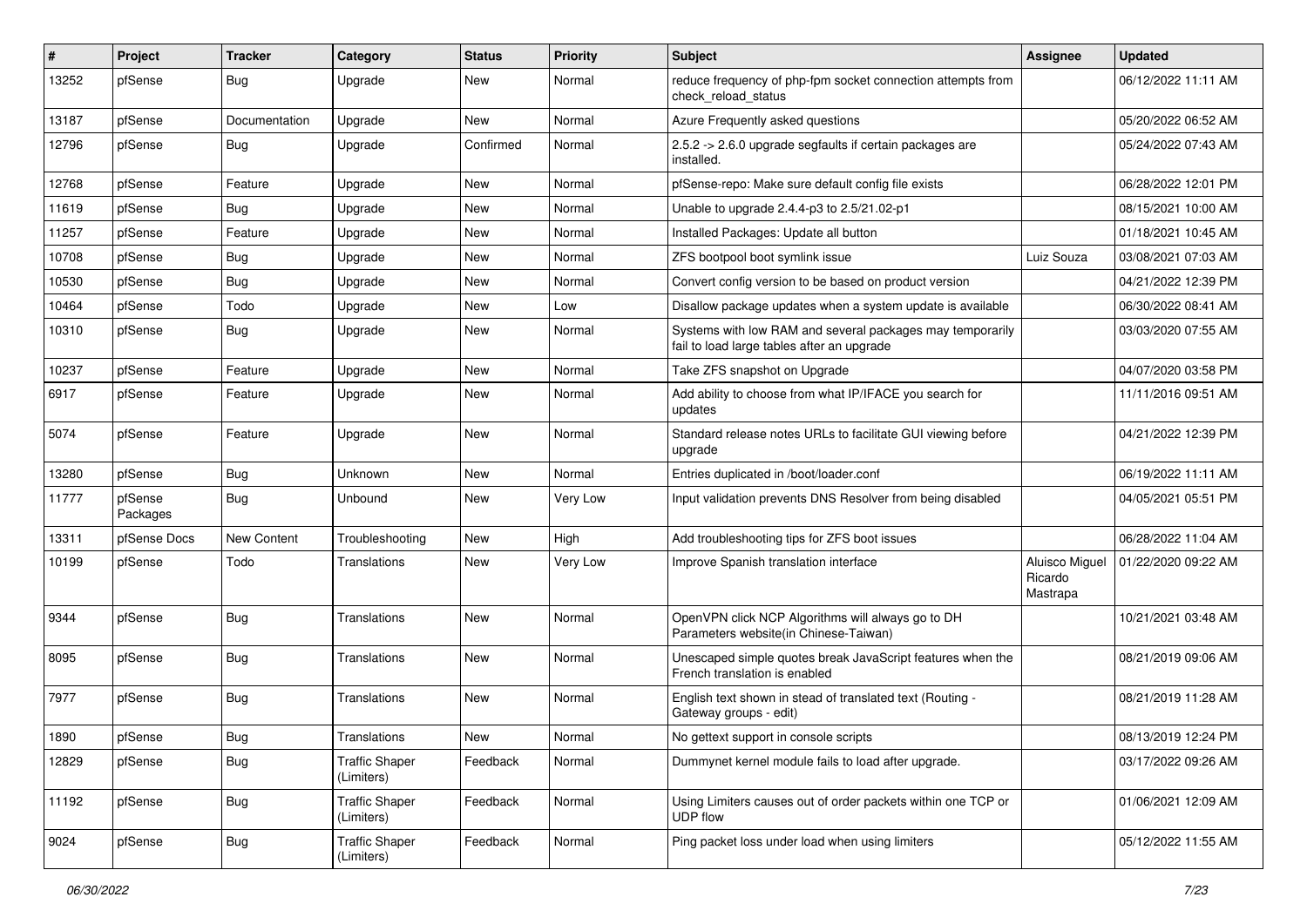| #     | Project | <b>Tracker</b> | Category                            | <b>Status</b>                 | <b>Priority</b> | <b>Subject</b>                                                                                                          | <b>Assignee</b> | <b>Updated</b>      |
|-------|---------|----------------|-------------------------------------|-------------------------------|-----------------|-------------------------------------------------------------------------------------------------------------------------|-----------------|---------------------|
| 8963  | pfSense | <b>Bug</b>     | <b>Traffic Shaper</b><br>(Limiters) | New                           | Normal          | 2.4.4 Limiters don't work after CARP fail-over                                                                          |                 | 12/10/2018 06:40 AM |
| 8072  | pfSense | Bug            | <b>Traffic Shaper</b><br>(Limiters) | <b>New</b>                    | Normal          | Limiter / Queue mask issues?                                                                                            | Ivor Kreso      | 11/08/2017 07:56 PM |
| 7389  | pfSense | Bug            | <b>Traffic Shaper</b><br>(Limiters) | In Progress                   | Normal          | Limiter does not work with transparent proxy                                                                            | Luiz Souza      | 02/01/2021 03:31 PM |
| 6295  | pfSense | Bug            | <b>Traffic Shaper</b><br>(Limiters) | <b>New</b>                    | Normal          | Crash upon applying CODELQ to untagged parent interface<br>when also applied to daughter VLAN                           | Luiz Souza      | 08/20/2019 02:44 PM |
| 3824  | pfSense | Bug            | <b>Traffic Shaper</b><br>(Limiters) | Confirmed                     | Normal          | Limiters on bridge break traffic outside locally-configured IP<br>subnets                                               | Luiz Souza      | 11/03/2016 07:16 PM |
| 1883  | pfSense | Feature        | <b>Traffic Shaper</b><br>(Limiters) | New                           | Normal          | Diag > Limiter Info presentation enhancement                                                                            |                 | 08/20/2019 03:46 PM |
| 1848  | pfSense | <b>Bug</b>     | <b>Traffic Shaper</b><br>(Limiters) | Confirmed                     | Normal          | Limiters after policy routing has taken place do not behave<br>correctly                                                |                 | 10/25/2014 09:18 PM |
| 13304 | pfSense | Feature        | <b>Traffic Shaper</b><br>(ALTQ)     | <b>Pull Request</b><br>Review | Normal          | Add Broadcom Netextreme II (bxe) to the altg capable check                                                              |                 | 06/28/2022 12:01 PM |
| 13072 | pfSense | Feature        | Traffic Shaper<br>(ALTQ)            | <b>Pull Request</b><br>Review | Very Low        | Matching background/font colors of queue values with dark<br>theme.                                                     |                 | 04/19/2022 07:32 AM |
| 13051 | pfSense | <b>Bug</b>     | <b>Traffic Shaper</b><br>(ALTQ)     | <b>New</b>                    | Normal          | Firewall traffic shaper by interface selection unknow                                                                   |                 | 04/12/2022 07:03 AM |
| 12878 | pfSense | <b>Bug</b>     | <b>Traffic Shaper</b><br>(ALTQ)     | Incomplete                    | Normal          | Traffic shaping by interface, route queue bandwidth inbound,<br>out by a large factor.                                  |                 | 06/06/2022 07:03 AM |
| 12393 | pfSense | Bug            | <b>Traffic Shaper</b><br>(ALTQ)     | <b>New</b>                    | Low             | Priority of gOthersLow higher than default queues                                                                       |                 | 09/21/2021 02:48 PM |
| 11174 | pfSense | Bug            | <b>Traffic Shaper</b><br>(ALTQ)     | Feedback                      | Normal          | Incorrect traffic shaping on pppoe interface                                                                            |                 | 12/21/2020 11:21 PM |
| 10839 | pfSense | Feature        | <b>Traffic Shaper</b><br>(ALTQ)     | New                           | Normal          | Add popular messengers to the Traffic Shaper Wizard                                                                     |                 | 08/18/2020 10:07 AM |
| 8712  | pfSense | Feature        | <b>Traffic Shaper</b><br>(ALTQ)     | New                           | Normal          | QOS on ipsec links                                                                                                      |                 | 06/22/2020 06:27 AM |
| 8483  | pfSense | Feature        | Traffic Shaper<br>(ALTQ)            | <b>New</b>                    | Normal          | Allow user to choose order of Queues status                                                                             |                 | 08/21/2019 09:12 AM |
| 8263  | pfSense | Bug            | <b>Traffic Shaper</b><br>(ALTQ)     | New                           | Normal          | Cannot create a nonlinear `Link Share` service curve because<br>of: "the sum of the child bandwidth higher than parent" |                 | 11/05/2020 07:31 AM |
| 7899  | pfSense | <b>Bug</b>     | <b>Traffic Shaper</b><br>(ALTQ)     | New                           | Normal          | a floating 'match' rule on LAN does not put traffic from a<br>broswer on a clientpc into a shaper queue                 |                 | 09/28/2017 09:16 AM |
| 6696  | pfSense | <b>Bug</b>     | <b>Traffic Shaper</b><br>(ALTQ)     | New                           | Low             | Add configure link to Status > Queues error message if traffic<br>shaping not configured                                | Jared Dillard   | 08/21/2019 08:55 AM |
| 5813  | pfSense | Feature        | <b>Traffic Shaper</b><br>(ALTQ)     | New                           | Normal          | Replacement of layer7 filter                                                                                            |                 | 02/18/2017 05:08 PM |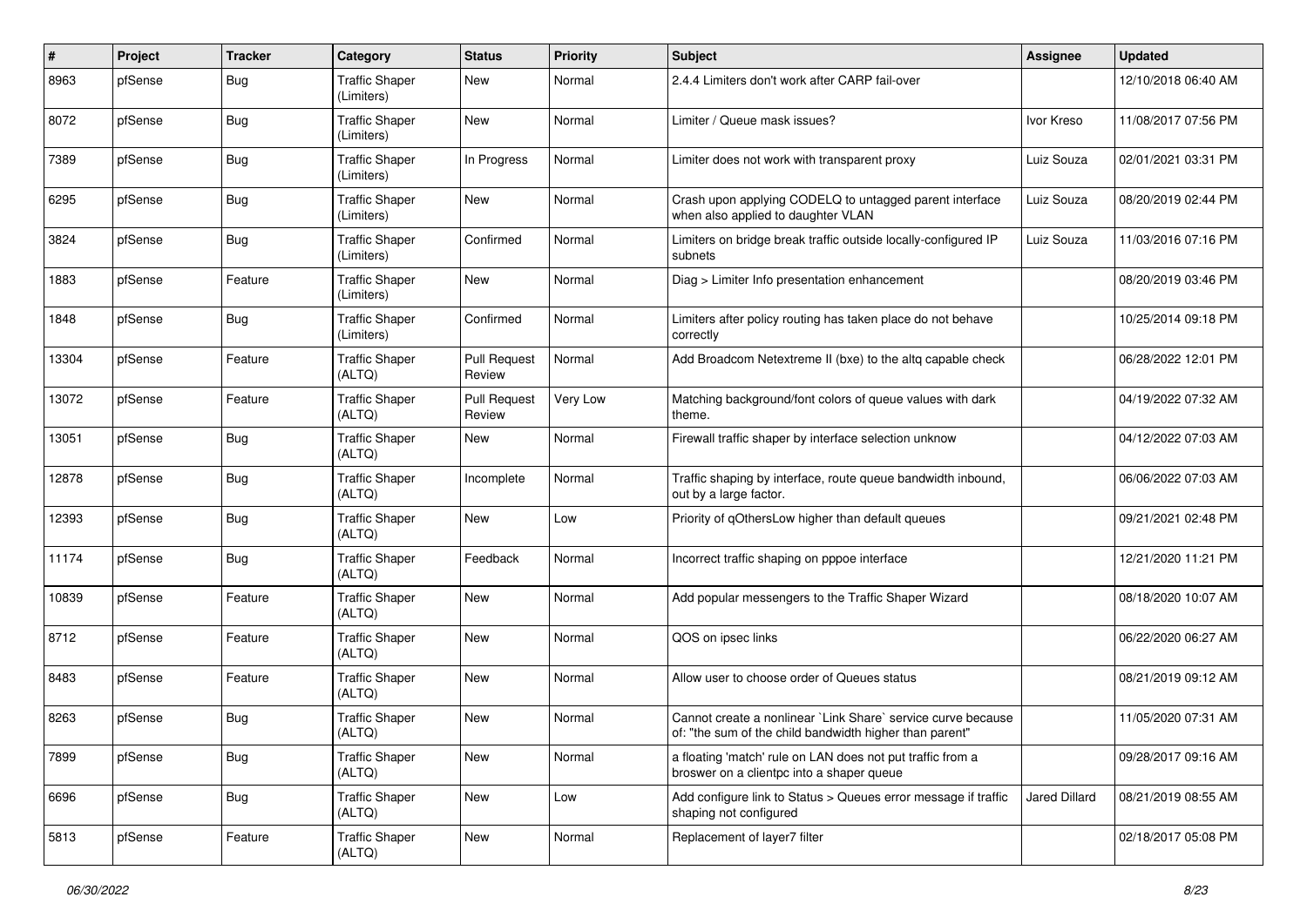| $\sharp$ | Project             | <b>Tracker</b> | Category                        | <b>Status</b>                 | Priority | <b>Subject</b>                                                                                          | Assignee             | <b>Updated</b>      |
|----------|---------------------|----------------|---------------------------------|-------------------------------|----------|---------------------------------------------------------------------------------------------------------|----------------------|---------------------|
| 4467     | pfSense             | Bug            | <b>Traffic Shaper</b><br>(ALTQ) | New                           | Normal   | Traffic Graphs shows wrong throughput when traffic shaping<br>enabled                                   |                      | 02/23/2015 05:31 PM |
| 4405     | pfSense             | Feature        | <b>Traffic Shaper</b><br>(ALTQ) | In Progress                   | Normal   | Traffic shaping doesn't work when applied to a bridge interface                                         | Luiz Souza           | 02/09/2021 12:05 PM |
| 3465     | pfSense             | Bug            | <b>Traffic Shaper</b><br>(ALTQ) | New                           | Normal   | Editing Traffic Shaper queues causes status_queues.php error                                            |                      | 02/19/2014 01:53 AM |
| 2315     | pfSense             | Feature        | <b>Traffic Shaper</b><br>(ALTQ) | <b>New</b>                    | Normal   | Traffic Shaper - Adaptive Bandwidth Management                                                          |                      | 02/06/2016 05:07 AM |
| 2308     | pfSense             | <b>Bug</b>     | <b>Traffic Shaper</b><br>(ALTQ) | <b>New</b>                    | Normal   | HFSC WebUI doesn't check for "Bandwidth" setting                                                        |                      | 12/04/2012 07:12 PM |
| 1849     | pfSense             | Bug            | <b>Traffic Shaper</b><br>(ALTQ) | New                           | Normal   | Traffic shaper - By Queue view needs to show/use friendly<br>inerface names                             |                      | 01/10/2022 08:10 AM |
| 12401    | pfSense             | Bug            | <b>Traffic Graphs</b>           | New                           | Normal   | Traffic graphs with untagged and tagged VLAN on same<br>interface                                       |                      | 09/23/2021 09:18 PM |
| 11589    | pfSense             | Feature        | <b>Traffic Graphs</b>           | <b>Pull Request</b><br>Review | Low      | Fix iftop experimental traffic fetcher, unify and improve output<br>style                               |                      | 03/03/2021 03:30 PM |
| 10959    | pfSense             | <b>Bug</b>     | <b>Traffic Graphs</b>           | Feedback                      | Low      | Traffic graph stopped on interface used via netmap                                                      |                      | 02/22/2021 02:57 AM |
| 9737     | pfSense             | <b>Bug</b>     | <b>Traffic Graphs</b>           | <b>New</b>                    | Normal   | traffic-graphs.js shows incorrect units inside the chart                                                |                      | 09/09/2019 06:35 AM |
| 9566     | pfSense             | Bug            | <b>Traffic Graphs</b>           | <b>New</b>                    | Normal   | Traffic graph displays traffic incorrectly                                                              |                      | 11/18/2019 07:54 AM |
| 9101     | pfSense             | <b>Bug</b>     | <b>Traffic Graphs</b>           | <b>New</b>                    | Normal   | Traffic Graphs/Dashboard Slows Downloads Being Performed<br>by the Same Firefox Browser                 |                      | 08/21/2019 09:18 AM |
| 9087     | pfSense             | <b>Bug</b>     | <b>Traffic Graphs</b>           | <b>New</b>                    | Normal   | Traffic Graph Widget Legend Not Updating                                                                |                      | 08/14/2019 12:38 PM |
| 8349     | pfSense             | Feature        | <b>Traffic Graphs</b>           | New                           | Normal   | Show the actual numerical information (upload/download<br>speeds) in the traffic graph dashboard widget | <b>Jared Dillard</b> | 02/28/2018 09:42 AM |
| 8274     | pfSense             | Feature        | <b>Traffic Graphs</b>           | New                           | Normal   | Reverse Inverse Traffic Graph View                                                                      | <b>Jared Dillard</b> | 08/14/2019 10:31 AM |
| 8130     | pfSense             | <b>Bug</b>     | <b>Traffic Graphs</b>           | New                           | Normal   | Status - Monitoring - Area chart displays traffic data differently<br>than Line or Bar charts           |                      | 11/26/2017 01:40 PM |
| 7400     | pfSense             | <b>Bug</b>     | <b>Traffic Graphs</b>           | Assigned                      | Normal   | Traffic Graphs show bad data on 2.3.3_1                                                                 | <b>Jared Dillard</b> | 12/31/2021 05:47 PM |
| 7398     | pfSense             | Feature        | <b>Traffic Graphs</b>           | Assigned                      | Normal   | Show average value of bandwidth in/out on Dashboard trafic<br>graph                                     | <b>Jared Dillard</b> | 08/21/2019 08:56 AM |
| 9229     | pfSense<br>Packages | <b>Bug</b>     | Tinc                            | <b>New</b>                    | Normal   | Tinc package: no way of specifying multiple critical<br>configuration parameters from web interface     |                      | 08/13/2019 09:25 AM |
| 8909     | pfSense<br>Packages | Bug            | Tinc                            | <b>New</b>                    | Normal   | tinc package makes /rc.newwanip looping forever                                                         |                      | 08/13/2019 09:25 AM |
| 12711    | pfSense<br>Packages | Feature        | Telegraf                        | New                           | Normal   | Add InfluxDB V2 support                                                                                 |                      | 01/21/2022 02:54 AM |
| 12655    | pfSense<br>Packages | Bug            | Telegraf                        | New                           | Normal   | telegraf, wireguard plugin failing                                                                      |                      | 12/30/2021 05:51 PM |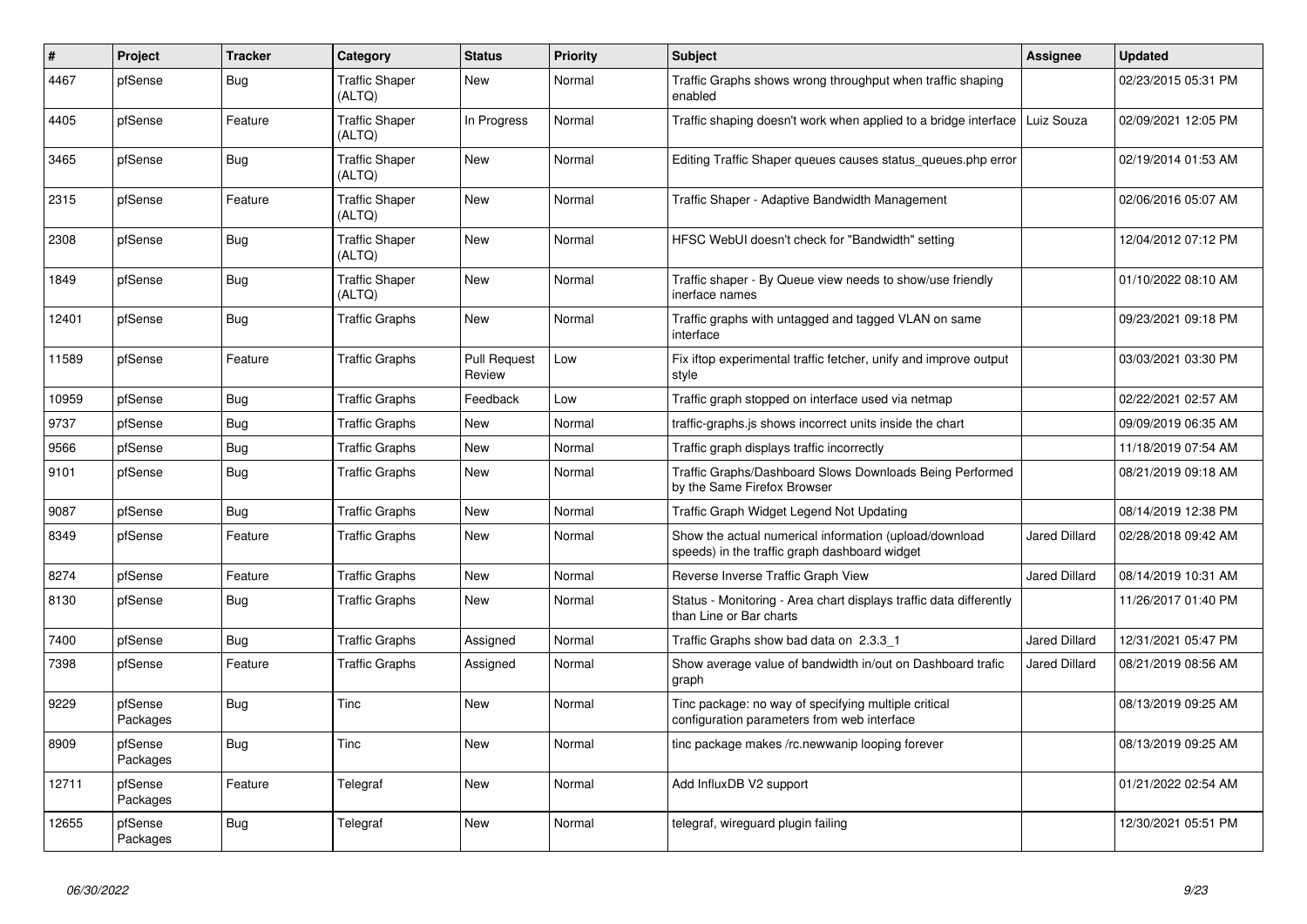| $\pmb{\#}$ | Project             | <b>Tracker</b> | Category  | <b>Status</b>                 | <b>Priority</b> | <b>Subject</b>                                                                                   | Assignee        | <b>Updated</b>      |
|------------|---------------------|----------------|-----------|-------------------------------|-----------------|--------------------------------------------------------------------------------------------------|-----------------|---------------------|
| 12462      | pfSense<br>Packages | Feature        | Telegraf  | <b>Pull Request</b><br>Review | Normal-package  | Telegraf: Add "devfs" to ignore_fs                                                               | Offstage Roller | 10/18/2021 09:03 AM |
| 10487      | pfSense<br>Packages | Bug            | Telegraf  | New                           | Normal          | Telegraf package not sending logs to influxdb server                                             |                 | 05/03/2020 07:09 PM |
| 9337       | pfSense<br>Packages | <b>Bug</b>     | Telegraf  | New                           | Normal          | Telegraf ping input fails                                                                        |                 | 02/18/2019 10:40 AM |
| 9139       | pfSense<br>Packages | <b>Bug</b>     | Telegraf  | New                           | Normal          | telegraf: add ping for default gateway(s)                                                        |                 | 05/21/2020 04:23 PM |
| 9138       | pfSense<br>Packages | <b>Bug</b>     | Telegraf  | New                           | Normal          | telegraf: add section for custom config lines                                                    |                 | 02/18/2019 03:36 PM |
| 9046       | pfSense<br>Packages | Feature        | Telegraf  | New                           | High            | telegraf feature request                                                                         |                 | 02/18/2019 03:38 PM |
| 8230       | pfSense<br>Packages | Feature        | Telegraf  | New                           | Normal          | telegraf automatic input plugins configuration for enabled<br>pfsense package                    |                 | 02/18/2019 05:23 PM |
| 8216       | pfSense<br>Packages | Feature        | Telegraf  | New                           | Normal          | Add prometheus output for telegraf                                                               |                 | 09/09/2020 05:33 AM |
| 8099       | pfSense<br>Packages | Feature        | Telegraf  | New                           | Normal          | Add more configuration flexibility to Telegraf                                                   |                 | 08/13/2019 09:39 AM |
| 12502      | pfSense<br>Packages | Feature        | syslog-ng | New                           | Normal          | Syslog-ng Configuration Library (scl) missing                                                    |                 | 11/02/2021 06:06 PM |
| 12160      | pfSense<br>Packages | Regression     | syslog-ng | Feedback                      | High            | An invalid configuration is generated when choosing TLS as<br>the default protocol               | Jim Pingle      | 07/23/2021 03:27 PM |
| 12114      | pfSense<br>Packages | Bug            | syslog-ng | Feedback                      | Normal          | syslog-ng only binds to the last specified interface                                             |                 | 04/21/2022 12:40 PM |
| 10393      | pfSense<br>Packages | <b>Bug</b>     | syslog-ng | Feedback                      | Normal          | Syslog-ng TLS support is broken                                                                  |                 | 04/21/2022 12:40 PM |
| 8705       | pfSense<br>Packages | <b>Bug</b>     | syslog-ng | New                           | Normal          | Syslog-NG error in latest snapshot                                                               |                 | 07/27/2018 10:17 AM |
| 8295       | pfSense<br>Packages | <b>Bug</b>     | syslog-ng | New                           | Normal          | syslog-ng logrotates tls files                                                                   |                 | 02/14/2018 06:12 AM |
| 8229       | pfSense<br>Packages | <b>Bug</b>     | syslog-ng | New                           | Normal          | syslog-ng stops parsing logs after logrotate run                                                 |                 | 01/26/2018 12:00 PM |
| 8180       | pfSense<br>Packages | <b>Bug</b>     | syslog-ng | New                           | Normal          | syslog-ng default log file                                                                       |                 | 01/16/2018 12:53 PM |
| 12956      | pfSense<br>Packages | <b>Bug</b>     | Suricata  | Confirmed                     | Normal          | suricata fails to use pcre in SID management (e.g.<br>dropsid.conf)                              |                 | 04/05/2022 12:52 PM |
| 12909      | pfSense<br>Packages | Feature        | Suricata  | New                           | Normal          | Convert Suricata GeoIP Lookup feature on ALERTS tab to use Viktor Gurov<br>local GeoIP2 database |                 | 03/07/2022 08:28 AM |
| 12899      | pfSense<br>Packages | <b>Bug</b>     | Suricata  | New                           | Normal          | Suricata doesn't honor Pass List                                                                 |                 | 03/04/2022 01:22 PM |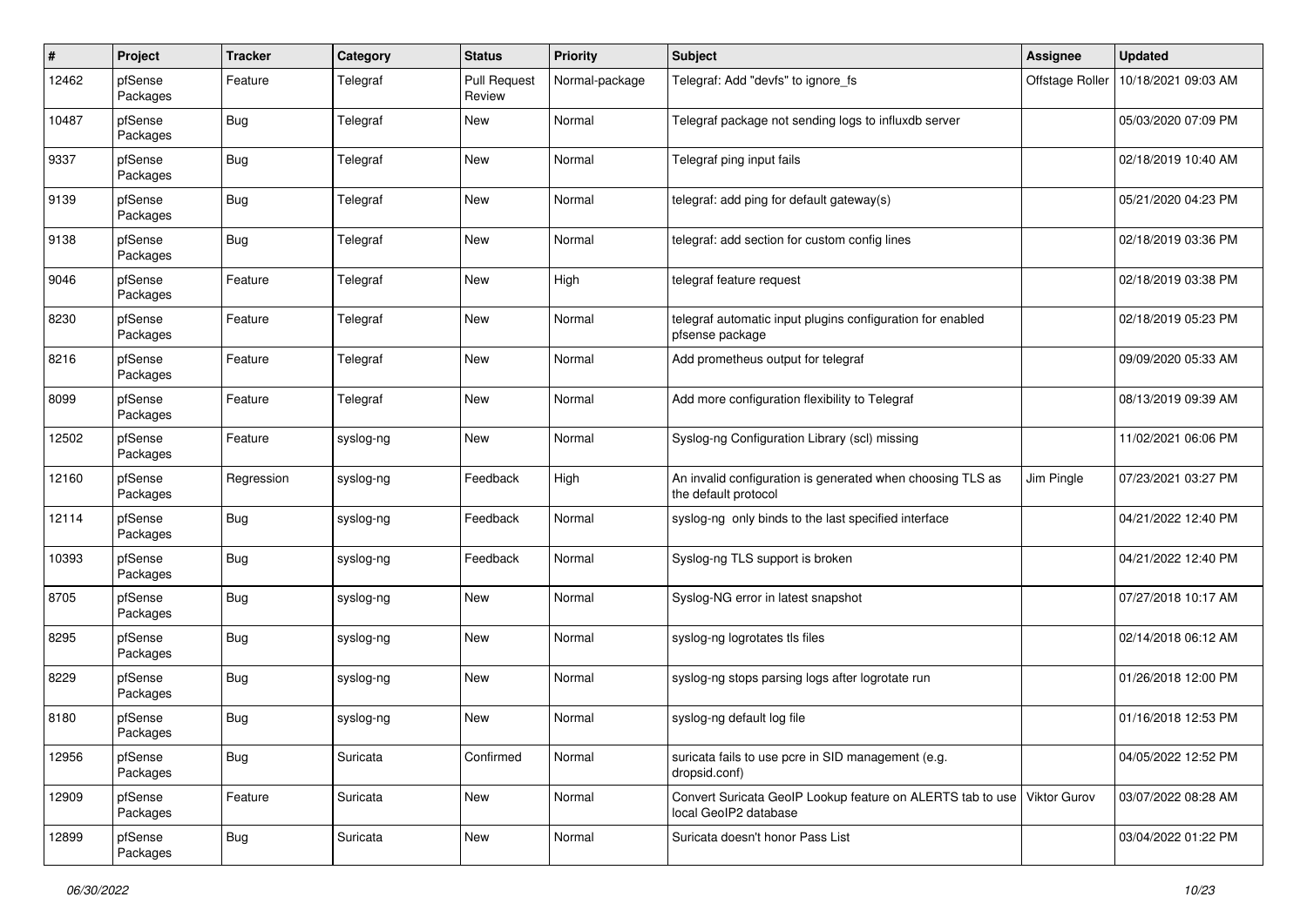| $\pmb{\#}$ | Project             | <b>Tracker</b> | Category | <b>Status</b> | <b>Priority</b> | <b>Subject</b>                                                                             | Assignee            | <b>Updated</b>      |
|------------|---------------------|----------------|----------|---------------|-----------------|--------------------------------------------------------------------------------------------|---------------------|---------------------|
| 12748      | pfSense<br>Packages | Feature        | Suricata | New           | Normal          | Suricata blocked page timestamp breakout to it's own sortable<br>column                    |                     | 02/01/2022 12:06 PM |
| 12643      | pfSense<br>Packages | Regression     | Suricata | Feedback      | Normal          | Rule categories are cleared after clicking the save button on<br>the Global Settings page  |                     | 12/30/2021 03:44 AM |
| 12506      | pfSense<br>Packages | <b>Bug</b>     | Suricata | Feedback      | Normal          | Only selected instance is restarted on suppress list change                                | Viktor Gurov        | 12/01/2021 04:43 AM |
| 12322      | pfSense<br>Packages | <b>Bug</b>     | Suricata | Feedback      | Normal          | Suricata creates invalid HOME NET entries                                                  | <b>Viktor Gurov</b> | 09/10/2021 11:42 AM |
| 12292      | pfSense<br>Packages | Feature        | Suricata | Feedback      | Normal          | GeoIP look on the Alerts, Blocked and Files pages                                          | Viktor Gurov        | 08/23/2021 08:16 AM |
| 12285      | pfSense<br>Packages | Feature        | Suricata | In Progress   | Normal          | Add more EVE Logged Traffic protocols                                                      | Viktor Gurov        | 08/20/2021 08:22 AM |
| 11780      | pfSense<br>Packages | Bug            | Suricata | New           | Very High       | Suricata package fails to prune suricata.log                                               |                     | 08/06/2021 07:18 AM |
| 11742      | pfSense<br>Packages | <b>Bug</b>     | Suricata | New           | Normal          | Blocking / Unblocking is not working correctly.                                            |                     | 09/01/2021 11:08 AM |
| 11525      | pfSense<br>Packages | <b>Bug</b>     | Suricata | New           | Normal          | pfsense 2.5.0 release version for vlan issue to suricata                                   |                     | 11/11/2021 08:16 AM |
| 11210      | pfSense<br>Packages | Feature        | Suricata | Feedback      | Normal          | 3rd party rulesets                                                                         | Viktor Gurov        | 11/24/2021 04:21 AM |
| 10872      | pfSense<br>Packages | Feature        | Suricata | Feedback      | Normal          | Add adjustable notification for Severity Alert                                             | <b>Viktor Gurov</b> | 08/20/2021 07:52 AM |
| 10472      | pfSense<br>Packages | Feature        | Suricata | New           | Low             | Blocked host alert table break out by timestamp and type to<br>allow sorting by date       |                     | 04/17/2020 12:46 PM |
| 10466      | pfSense<br>Packages | Feature        | Suricata | New           | Low             | Add checkbox to Suricata blocked host view to resolve all<br>resolvable IP's automatically |                     | 02/02/2022 06:04 PM |
| 10292      | pfSense<br>Packages | Bug            | Suricata | New           | Normal          | Suricata not respecting SID Mgmt list                                                      |                     | 02/27/2020 01:02 PM |
| 9934       | pfSense<br>Packages | <b>Bug</b>     | Suricata | New           | Normal          | suricata update kills WAN interface                                                        |                     | 02/20/2020 09:17 AM |
| 9852       | pfSense<br>Packages | Feature        | Suricata | Feedback      | Normal          | show File-Store directory listing                                                          | <b>Viktor Gurov</b> | 08/20/2021 07:52 AM |
| 8985       | pfSense<br>Packages | Feature        | Suricata | New           | Normal          | Suricata: allow configuration for external/internal additional<br>storage                  |                     | 11/13/2019 10:07 AM |
| 7388       | pfSense<br>Packages | <b>Bug</b>     | Suricata | New           | High            | Suricata does not property recognize MTU for PPPOE<br>interfaces                           |                     | 03/15/2017 05:17 AM |
| 6964       | pfSense<br>Packages | <b>Bug</b>     | Suricata | Feedback      | Normal          | Host OS Policy Assignment broken when using "Import" or<br>"Aliases" buttons               | Viktor Gurov        | 08/20/2021 07:52 AM |
| 6023       | pfSense<br>Packages | Bug            | Suricata | New           | Low             | Traffic Shaper (pfsense 2.3) Suricata V3.0 Inline Mode<br>Operation                        | Luiz Souza          | 04/15/2016 05:59 AM |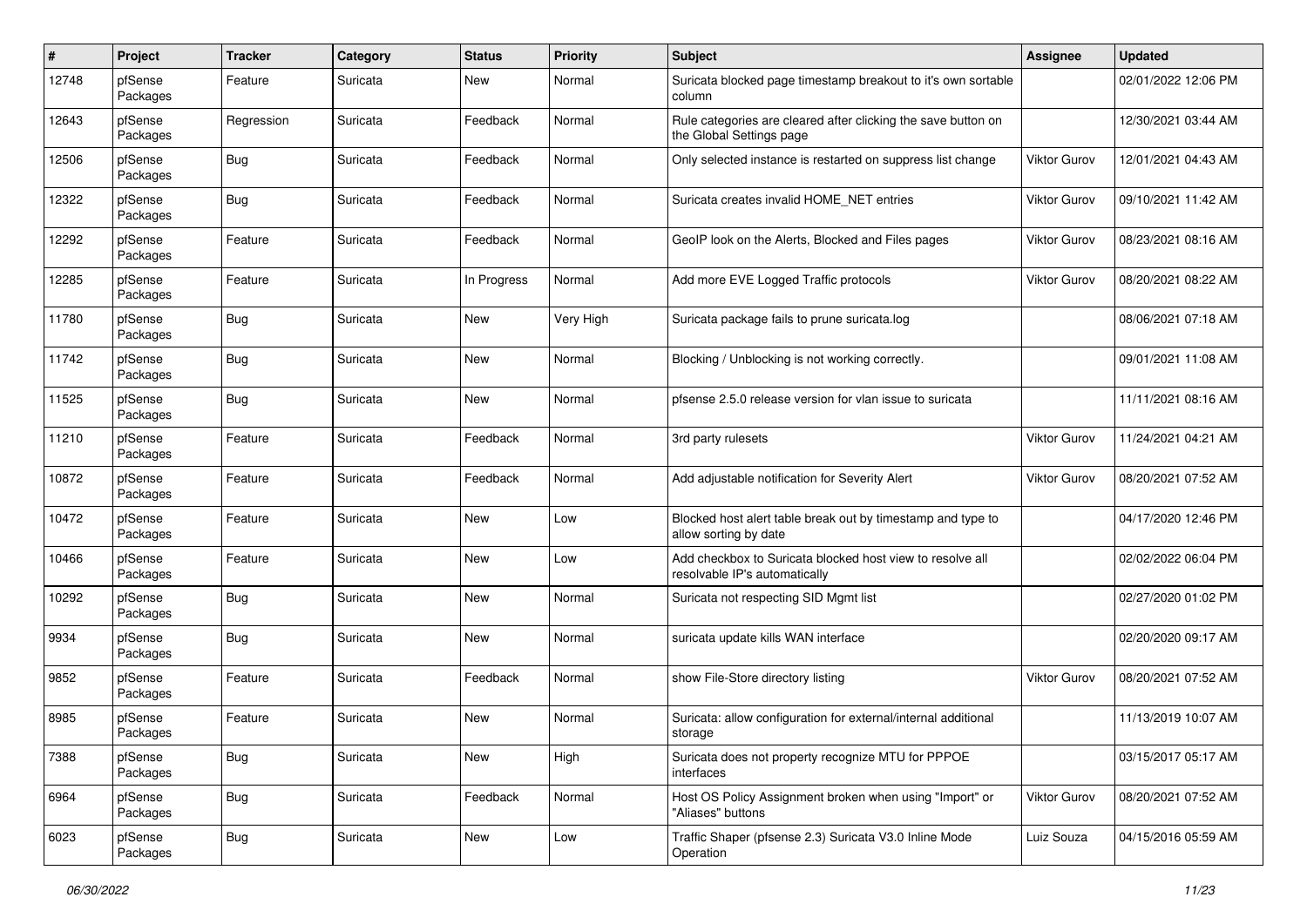| #     | Project             | <b>Tracker</b> | Category                     | <b>Status</b>                 | <b>Priority</b> | <b>Subject</b>                                                                           | Assignee             | <b>Updated</b>      |
|-------|---------------------|----------------|------------------------------|-------------------------------|-----------------|------------------------------------------------------------------------------------------|----------------------|---------------------|
| 13261 | pfSense<br>Packages | Bug            | sudo                         | Feedback                      | Normal          | Input validation rejects empty "sudo" command list, but GUI<br>text says it can be empty | Christopher<br>Cope  | 06/27/2022 07:19 AM |
| 13160 | pfSense<br>Packages | Feature        | Status Monitoring            | <b>Pull Request</b><br>Review | Normal          | Option to sort monitoring graph views                                                    |                      | 05/13/2022 12:06 PM |
| 11763 | pfSense<br>Packages | <b>Bug</b>     | Status Monitoring            | <b>New</b>                    | Normal          | Traffic graphs refresh issue                                                             |                      | 05/03/2021 09:44 AM |
| 10601 | pfSense<br>Packages | Bug            | Status_Monitoring            | New                           | Normal          | Dashboard->Traffic Graphs Scale is capped for outbound                                   |                      | 05/29/2020 10:13 AM |
| 9749  | pfSense<br>Packages | Feature        | Status Monitoring            | New                           | Normal          | 95th percentile missing for quality in monitoring                                        |                      | 09/12/2019 10:39 AM |
| 11797 | pfSense<br>Packages | <b>Bug</b>     | <b>Status Traffic Totals</b> | <b>New</b>                    | Normal          | Traffic Totals lost upon reboot when using a ramdisk for /var<br>and /tmp                | John Cornwell        | 04/10/2021 06:27 PM |
| 10429 | pfSense<br>Packages | <b>Bug</b>     | <b>Status Traffic Totals</b> | New                           | Normal          | Status Traffic Total broken 2.4.5                                                        | <b>Jared Dillard</b> | 02/27/2021 07:55 PM |
| 9537  | pfSense<br>Packages | Bug            | <b>Status Traffic Totals</b> | <b>New</b>                    | Normal          | One month offset in displayed data between time changes                                  | <b>Jared Dillard</b> | 05/01/2020 08:27 AM |
| 7267  | pfSense<br>Packages | <b>Bug</b>     | <b>Status Traffic Totals</b> | <b>New</b>                    | Normal          | Status Traffic Totals - Stacked Bar - Scale not high enough                              | <b>Jared Dillard</b> | 11/18/2020 07:38 AM |
| 6752  | pfSense<br>Packages | Todo           | <b>Status Traffic Totals</b> | New                           | Low             | Traffic Totals Data Summary Graph                                                        | <b>Jared Dillard</b> | 11/08/2017 08:58 AM |
| 13141 | pfSense<br>Packages | Bug            | squidguard                   | New                           | Normal          | wrong page squidguard block                                                              |                      | 05/09/2022 05:33 PM |
| 12732 | pfSense<br>Packages | <b>Bug</b>     | squidguard                   | New                           | High            | Squid https filtering squidguard acl target list - erratic<br>behaviour                  |                      | 01/26/2022 09:11 AM |
| 12491 | pfSense<br>Packages | Feature        | squidguard                   | New                           | Normal          | squidguard: allow multiple regex                                                         |                      | 10/28/2021 03:30 PM |
| 11784 | pfSense<br>Packages | Feature        | squidguard                   | New                           | Normal          | squidguard auto update blacklist option                                                  |                      | 04/06/2021 01:53 AM |
| 11738 | pfSense<br>Packages | Regression     | squidguard                   | Feedback                      | Normal          | SquidGuard 1.16.18_17 Not Filtering Blacklist No-Transparent Viktor Gurov<br>Mode        |                      | 12/21/2021 05:48 AM |
| 11434 | pfSense<br>Packages | Bug            | squidguard                   | Feedback                      | Normal          | SquidGuard over 1.16.18 11                                                               |                      | 04/21/2022 12:40 PM |
| 11248 | pfSense<br>Packages | Feature        | squidguard                   | Feedback                      | Normal          | SafeSearch update                                                                        | Viktor Gurov         | 01/28/2021 10:01 AM |
| 10994 | pfSense<br>Packages | <b>Bug</b>     | squidguard                   | New                           | Low             | SquidGuard Blacklists Restore Default button does not work                               |                      | 10/20/2020 12:26 PM |
| 10865 | pfSense<br>Packages | Feature        | squidguard                   | New                           | Normal          | squidGuard lacks options to send traffic action logs to syslog<br>server                 |                      | 09/05/2020 01:21 AM |
| 9286  | pfSense<br>Packages | <b>Bug</b>     | squidguard                   | New                           | Normal          | squidGuard - Unable to change IP for sgerror.php URL in<br>configuration                 |                      | 11/13/2019 10:07 AM |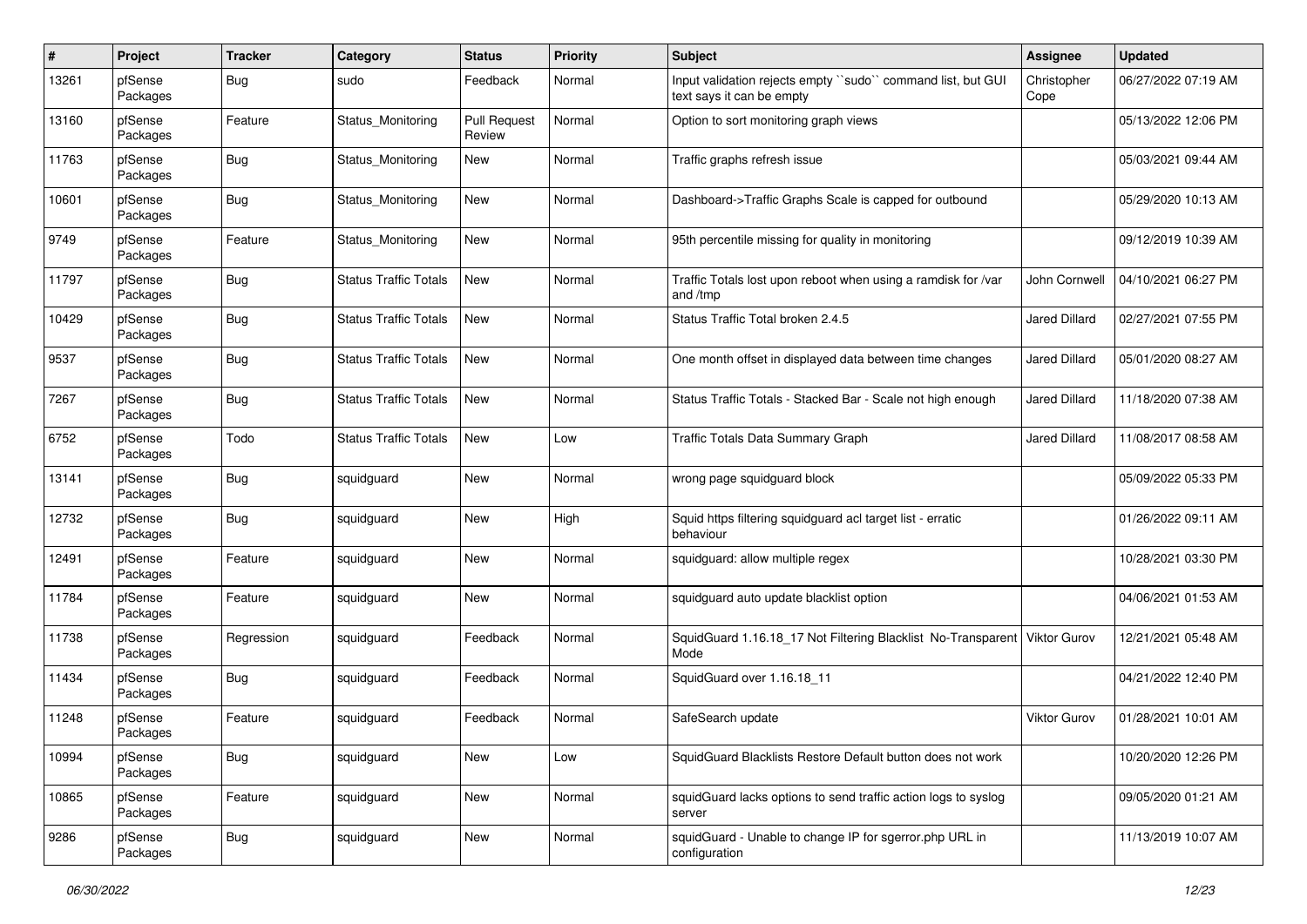| $\pmb{\#}$ | Project             | <b>Tracker</b> | Category   | <b>Status</b> | <b>Priority</b> | <b>Subject</b>                                                                                                                             | <b>Assignee</b> | Updated             |
|------------|---------------------|----------------|------------|---------------|-----------------|--------------------------------------------------------------------------------------------------------------------------------------------|-----------------|---------------------|
| 9025       | pfSense<br>Packages | <b>Bug</b>     | squidguard | New           | Normal          | SquidGard + Target categories                                                                                                              |                 | 10/08/2018 01:00 AM |
| 8827       | pfSense<br>Packages | <b>Bug</b>     | squidguard | New           | Normal          | Squidguard: ACL redirect modes 'redirect' and 'err page' send<br>unresolvable URLs to the client.                                          | Viktor Gurov    | 12/21/2021 05:49 AM |
| 8752       | pfSense<br>Packages | <b>Bug</b>     | squidguard | New           | Normal          | For SquidGuard in "Common ACL" menu "Target Rules List"<br>"access" option always stays with default value '---' for my<br>Target category |                 | 08/06/2018 05:53 AM |
| 6521       | pfSense<br>Packages | <b>Bug</b>     | squidguard | New           | Normal          | pfsense 2.3.1 squidguard -> Groups ACL -> Target Rules List<br>missing                                                                     |                 | 06/25/2016 10:49 PM |
| 6471       | pfSense<br>Packages | <b>Bug</b>     | squidguard | New           | Normal          | pfsense 2.3.1 squidguard -> common ACL -> Target Rules List<br>missing                                                                     |                 | 06/08/2016 06:22 PM |
| 5751       | pfSense<br>Packages | <b>Bug</b>     | squidguard | New           | Normal          | SquidGuard target categories not saved when long "Domain<br>List" is provided                                                              |                 | 01/10/2016 08:55 AM |
| 4928       | pfSense<br>Packages | Feature        | squidguard | New           | Normal          | Surftool - New Package to turn squidguard groups(/acls) on or<br>off                                                                       |                 | 08/13/2019 09:57 AM |
| 4088       | pfSense<br>Packages | Bug            | squidguard | Feedback      | Normal          | Buggy squidgurd config file is created                                                                                                     | Viktor Gurov    | 01/28/2021 10:01 AM |
| 13073      | pfSense<br>Packages | <b>Bug</b>     | Squid      | New           | Normal          | ClamAV - clamd dies with high CPU load and thus the C-ICAP<br>of squid-reverse proxy causes http:500 errors                                |                 | 04/19/2022 05:38 AM |
| 12717      | pfSense<br>Packages | Todo           | Squid      | New           | Normal          | Squid 5.x Branch                                                                                                                           |                 | 01/25/2022 06:24 PM |
| 12520      | pfSense<br>Packages | Feature        | Squid      | New           | High            | [Squid] - Allow or Deny Mappings from IP/Host/GeoIP sources                                                                                |                 | 11/12/2021 02:13 PM |
| 12264      | pfSense<br>Packages | <b>Bug</b>     | Squid      | Feedback      | Low             | Stray <table> line in squid_monitor.php</table>                                                                                            | Viktor Gurov    | 12/23/2021 10:53 AM |
| 11848      | pfSense<br>Packages | <b>Bug</b>     | Squid      | New           | Normal          | Issue with squid cache download speed                                                                                                      |                 | 04/23/2021 09:30 PM |
| 11200      | pfSense<br>Packages | Feature        | Squid      | New           | Normal          | Squid reverse $proxy + \text{multiple}$ asl certificates                                                                                   |                 | 12/31/2020 03:50 AM |
| 10608      | pfSense<br>Packages | <b>Bug</b>     | Squid      | Feedback      | Normal          | Update squid port to 4.11-p2                                                                                                               |                 | 03/02/2021 04:00 AM |
| 10572      | pfSense<br>Packages | <b>Bug</b>     | Squid      | Feedback      | Normal          | STARTTLS option is ignored                                                                                                                 | Viktor Gurov    | 04/22/2022 02:20 AM |
| 10541      | pfSense<br>Packages | Feature        | Squid      | Feedback      | Normal          | Squid failover and load balancing                                                                                                          | Viktor Gurov    | 01/14/2021 07:34 AM |
| 10450      | pfSense<br>Packages | <b>Bug</b>     | Squid      | Feedback      | Normal          | Squid reverse proxy switching peers                                                                                                        | Viktor Gurov    | 04/22/2022 02:21 AM |
| 9982       | pfSense<br>Packages | Feature        | Squid      | Feedback      | Normal          | basic_Idap_auth TLS connection                                                                                                             | Viktor Gurov    | 04/22/2022 02:21 AM |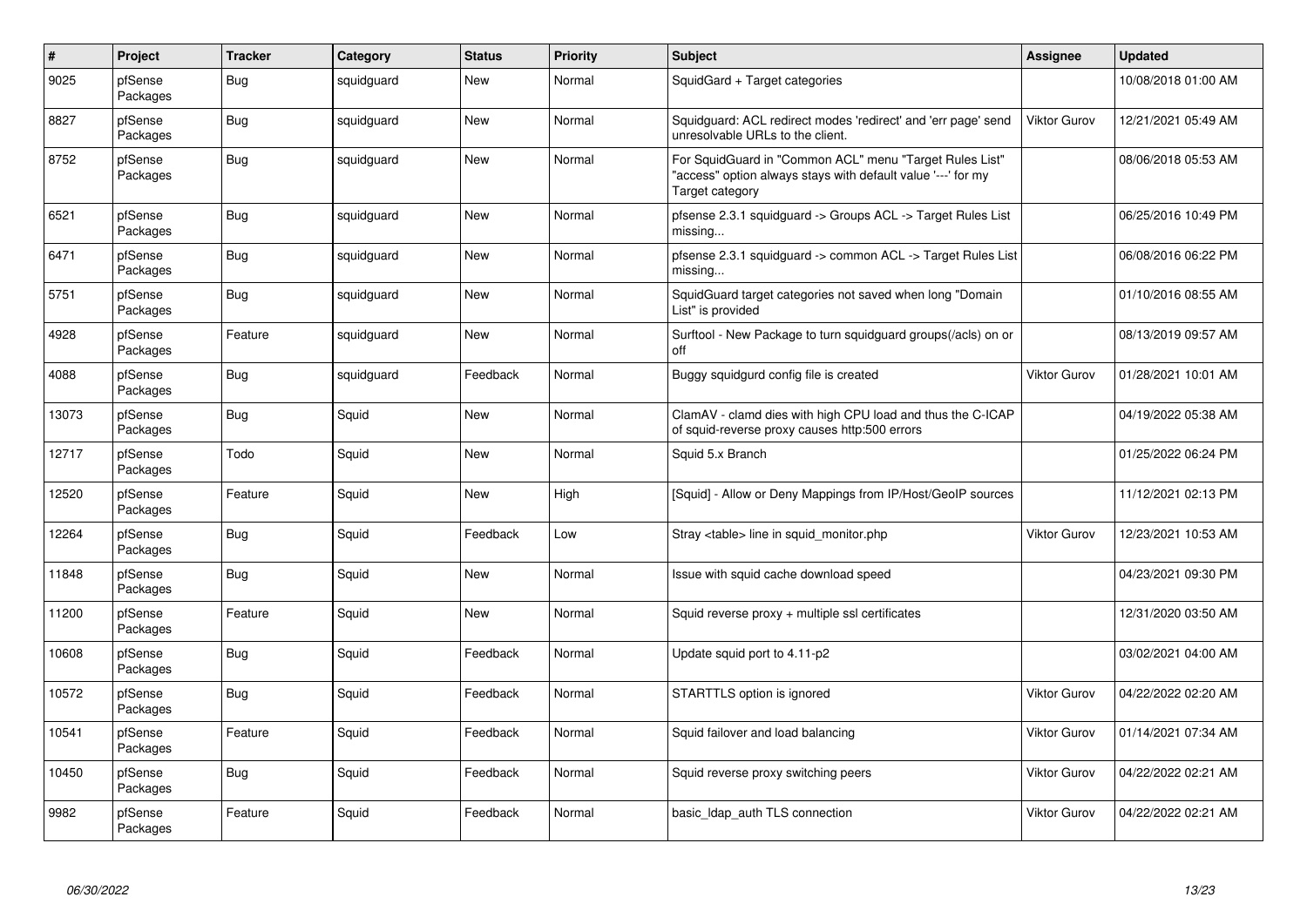| $\sharp$ | Project             | <b>Tracker</b> | Category  | <b>Status</b>                 | Priority        | <b>Subject</b>                                                                                      | <b>Assignee</b>     | <b>Updated</b>      |
|----------|---------------------|----------------|-----------|-------------------------------|-----------------|-----------------------------------------------------------------------------------------------------|---------------------|---------------------|
| 9774     | pfSense<br>Packages | Feature        | Squid     | <b>New</b>                    | Normal          | Squid logs / remote logs                                                                            |                     | 04/17/2020 06:18 AM |
| 9762     | pfSense<br>Packages | Feature        | Squid     | Feedback                      | Normal          | Squid Reverse Proxy Change redir domain(s) to use regex                                             |                     | 04/21/2022 12:40 PM |
| 9721     | pfSense<br>Packages | Feature        | Squid     | Feedback                      | Normal          | add squidclient -h 127.0.0.1 mgr:info output to Diagnostics /<br>Squid and status.php               | <b>Viktor Gurov</b> | 04/22/2022 02:21 AM |
| 9700     | pfSense<br>Packages | Feature        | Squid     | Feedback                      | Normal          | Secure Squid HTTPS Proxy                                                                            |                     | 01/25/2022 06:39 PM |
| 9568     | pfSense<br>Packages | Bug            | Squid     | New                           | Normal          | UFSSwapDir::openLog: Failed to open swap log.                                                       |                     | 05/29/2019 09:18 PM |
| 9012     | pfSense<br>Packages | <b>Bug</b>     | Squid     | <b>New</b>                    | <b>Very Low</b> | Captive Portal authentication in Squid Proxy Server does not<br>work                                |                     | 10/12/2019 05:06 AM |
| 7954     | pfSense<br>Packages | <b>Bug</b>     | Squid     | Confirmed                     | Normal          | Package upgrade/reinstall gets stuck on deinstall if the<br>package-provided service is not running |                     | 10/18/2017 12:04 PM |
| 7797     | pfSense<br>Packages | Bug            | Squid     | Feedback                      | Normal          | Squid Reverse Proxy alternating between destinations                                                |                     | 04/21/2022 12:40 PM |
| 7691     | pfSense<br>Packages | Feature        | Squid     | New                           | Normal          | Allow for custom icap services for squid                                                            |                     | 08/24/2017 03:16 AM |
| 7367     | pfSense<br>Packages | Feature        | Squid     | New                           | Normal          | <b>Wizard for Squid</b>                                                                             |                     | 03/14/2017 01:59 PM |
| 6789     | pfSense<br>Packages | Feature        | Squid     | <b>New</b>                    | Normal          | disgest Idap auth                                                                                   |                     | 08/13/2019 09:57 AM |
| 6083     | pfSense<br>Packages | <b>Bug</b>     | Squid     | New                           | Normal          | Suqid Realtime Monitor / Squid Cache Table not diplaying<br>correctly                               |                     | 12/06/2016 07:25 AM |
| 5646     | pfSense<br>Packages | Feature        | Squid     | New                           | Normal          | Squid3 package Authentication Method: Kerberos/AD                                                   |                     | 02/18/2019 05:34 PM |
| 1620     | pfSense<br>Packages | Bug            | Squid     | New                           | Normal          | Can't use transparent proxy when using bridge.                                                      |                     | 10/07/2021 04:19 AM |
| 12845    | pfSense<br>Packages | Bug            | softflowd | New                           | Normal          | softflowd wrong vlan tag                                                                            |                     | 02/21/2022 10:40 AM |
| 12507    | pfSense<br>Packages | <b>Bug</b>     | softflowd | <b>Pull Request</b><br>Review | Normal          | Add support for bi-directional flows in softflowd                                                   |                     | 11/11/2021 03:53 AM |
| 10436    | pfSense<br>Packages | <b>Bug</b>     | softflowd | New                           | Normal          | softflowd no longer sends flow data after upgrade ( $v0.9.91 - v$<br>v1.0.0                         |                     | 06/07/2022 12:25 AM |
| 9486     | pfSense<br>Packages | Bug            | softflowd | New                           | Very Low        | ifindex values used for softflowd are incorrect                                                     |                     | 08/14/2019 02:30 PM |
| 13096    | pfSense<br>Packages | Feature        | Snort     | Feedback                      | Normal          | Improve robustness of Snort Rules Update Log size limitation<br>logic                               | <b>Bill Meeks</b>   | 04/25/2022 12:22 PM |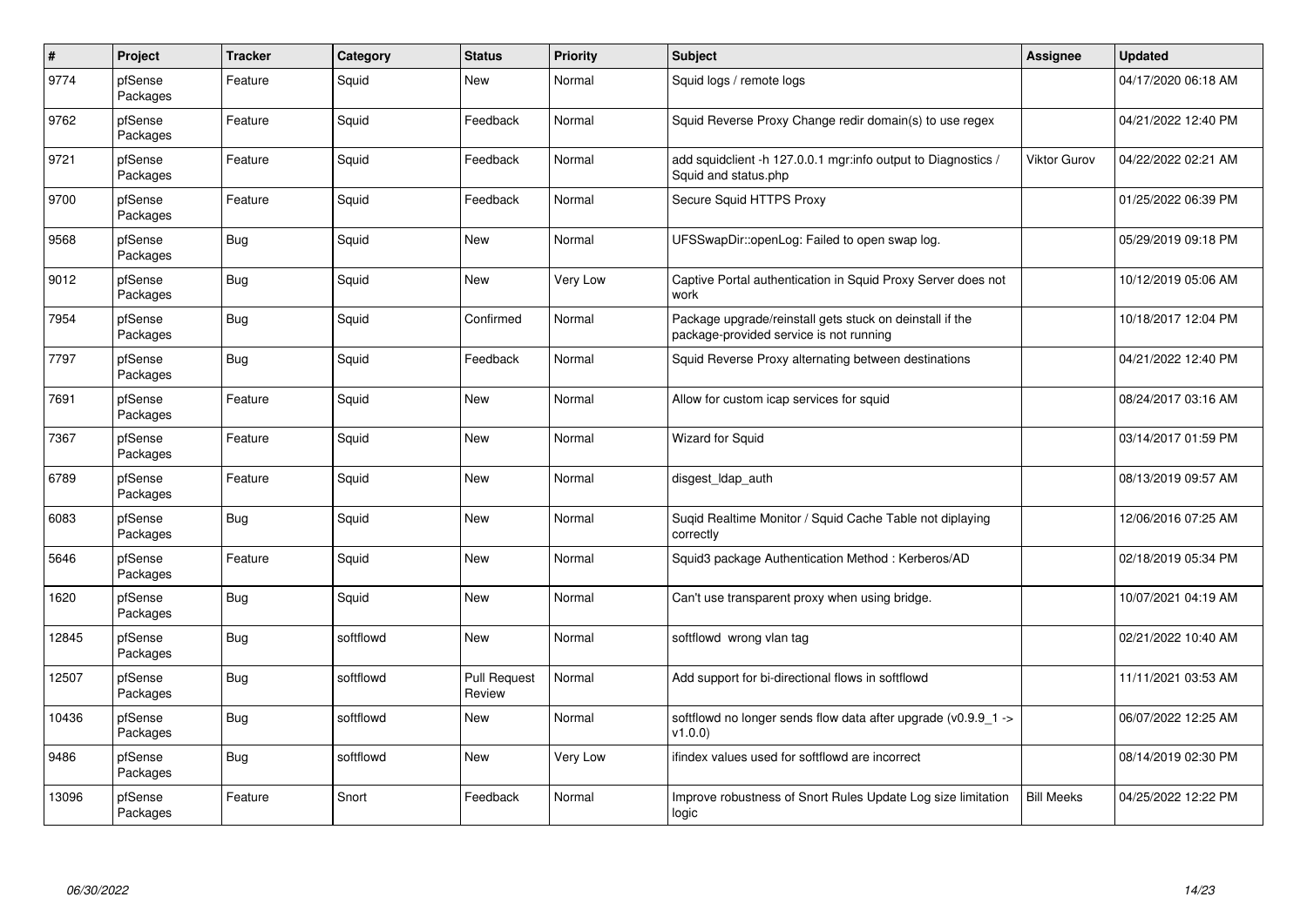| #     | Project             | <b>Tracker</b> | Category         | <b>Status</b>                 | <b>Priority</b> | <b>Subject</b>                                                                                                                                 | Assignee            | <b>Updated</b>      |
|-------|---------------------|----------------|------------------|-------------------------------|-----------------|------------------------------------------------------------------------------------------------------------------------------------------------|---------------------|---------------------|
| 13095 | pfSense<br>Packages | <b>Bug</b>     | Snort            | Feedback                      | Normal          | Snort VRT change in Shared Object Rules path name results<br>in failure to extract and update Snort Shared Object Rules<br>when enabled        | <b>Bill Meeks</b>   | 04/25/2022 12:22 PM |
| 12979 | pfSense<br>Packages | Bug            | Snort            | <b>Pull Request</b><br>Review | High            | Snort Rules Update Process Using Deprecated FreeBSD<br><b>Subdirectory Name</b>                                                                | <b>Bill Meeks</b>   | 03/24/2022 09:02 AM |
| 12683 | pfSense<br>Packages | <b>Bug</b>     | Snort            | Feedback                      | Normal          | snort_get_vpns_list() does not include OpenVPN CSO                                                                                             | <b>Viktor Gurov</b> | 02/15/2022 10:47 AM |
| 11579 | pfSense<br>Packages | Feature        | Snort            | New                           | Normal          | Snort alerts or blocks trigger notifications                                                                                                   |                     | 03/01/2021 03:26 AM |
| 10989 | pfSense<br>Packages | <b>Bug</b>     | Snort            | New                           | Low             | Snort alert page has hidden characters in IPv6 address                                                                                         |                     | 10/17/2020 04:06 PM |
| 10606 | pfSense<br>Packages | <b>Bug</b>     | Snort            | <b>New</b>                    | Normal          | Snort Inline stopped working after upgrade to FreeBSD 12.1<br>(network traffic blocked after heavy load randomly)                              |                     | 05/28/2020 10:06 AM |
| 9895  | pfSense<br>Packages | <b>Bug</b>     | Snort            | New                           | Normal          | snort reinstallation failed                                                                                                                    |                     | 06/23/2021 08:01 AM |
| 9289  | pfSense<br>Packages | Feature        | Snort            | New                           | Normal          | Snort enable react                                                                                                                             |                     | 03/16/2019 09:04 PM |
| 7535  | pfSense<br>Packages | Feature        | Snort            | New                           | Normal          | Snort messages filling System / General. Should have its own<br>log.                                                                           |                     | 02/18/2019 05:29 PM |
| 7414  | pfSense<br>Packages | Feature        | Snort            | New                           | Normal          | snort needs automated refresh on ip change                                                                                                     |                     | 08/20/2019 08:55 AM |
| 6988  | pfSense<br>Packages | Bug            | Snort            | New                           | High            | SNORT Package PHP memory error                                                                                                                 |                     | 06/28/2018 10:00 PM |
| 6831  | pfSense<br>Packages | Feature        | Snort            | New                           | Normal          | Snort does not support aliases containing FQDN                                                                                                 |                     | 07/11/2020 12:51 PM |
| 11479 | pfSense<br>Packages | <b>Bug</b>     | snmptt           | New                           | Normal          | snmptt 1.4.2 does not work in daemon mode                                                                                                      |                     | 02/20/2021 04:37 PM |
| 5922  | pfSense             | Feature        | <b>SNMP</b>      | New                           | Normal          | SNMP - enable SNMP v3 functionality                                                                                                            | <b>Viktor Gurov</b> | 03/02/2022 02:40 PM |
| 4298  | pfSense             | <b>Bug</b>     | <b>SNMP</b>      | Assigned                      | Very Low        | Excessive errors from snmpd                                                                                                                    | Luiz Souza          | 09/13/2020 08:21 AM |
| 11786 | pfSense             | <b>Bug</b>     | Services         | New                           | Normal          | SSH incomplete setup and startup fail while recovering XML<br>backup in a fresh install of pfSense 2.5.0                                       |                     | 04/17/2021 01:36 PM |
| 6186  | pfSense             | <b>Bug</b>     | Services         | New                           | Normal          | race conditions in service startup                                                                                                             |                     | 04/21/2022 12:39 PM |
| 11490 | pfSense<br>Packages | <b>Bug</b>     | Service Watchdog | New                           | Very Low        | Service Watchdog - Impacts Reboots and Package Updates                                                                                         |                     | 02/22/2021 12:07 PM |
| 13310 | pfSense             | <b>Bug</b>     | Rules / NAT      | Feedback                      | Normal          | Each line in the NPt destination IPv6 prefix list also contains<br>the network of the previous line when multiple choices are<br>present       | Jim Pingle          | 06/28/2022 12:01 PM |
| 13240 | pfSense             | <b>Bug</b>     | Rules / NAT      | New                           | Normal          | User is forced to pick an NPt destination IPv6 prefix length<br>even when choosing a drop-down entry which contains a<br>defined prefix length | Jim Pingle          | 06/28/2022 12:01 PM |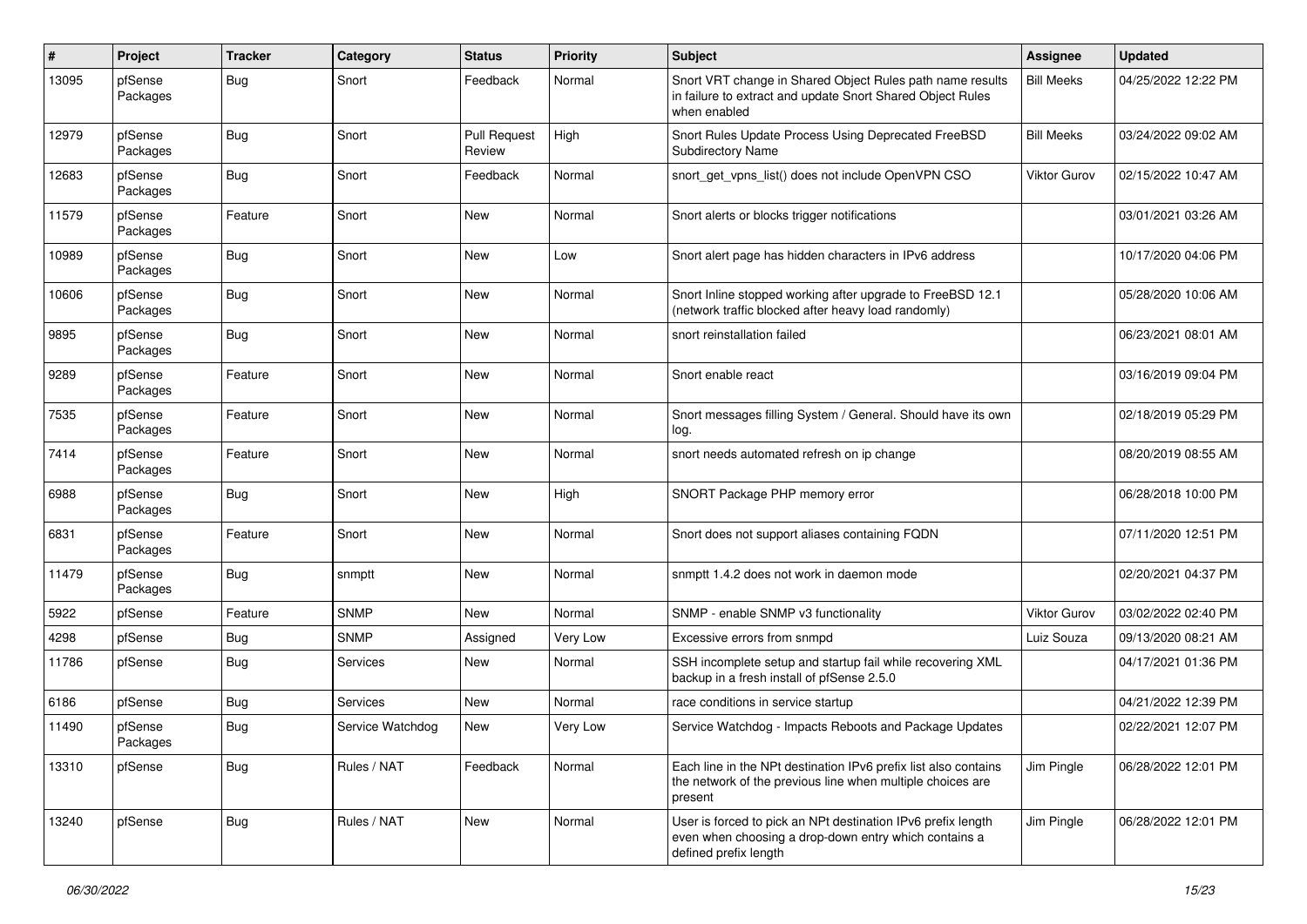| #     | <b>Project</b> | <b>Tracker</b> | Category    | <b>Status</b>                 | Priority        | <b>Subject</b>                                                                                                                         | <b>Assignee</b>      | <b>Updated</b>      |
|-------|----------------|----------------|-------------|-------------------------------|-----------------|----------------------------------------------------------------------------------------------------------------------------------------|----------------------|---------------------|
| 13144 | pfSense        | <b>Bug</b>     | Rules / NAT | <b>New</b>                    | <b>Very Low</b> | Firewall rule entries can get out of sync when entries are<br>deleted while other administrators are editing entries<br>simultaneously |                      | 05/10/2022 07:26 AM |
| 13058 | pfSense        | Todo           | Rules / NAT | <b>New</b>                    | Normal          | Add static routes and directly connected networks back to<br>policy route negation rules                                               |                      | 04/13/2022 08:05 AM |
| 13046 | pfSense        | <b>Bug</b>     | Rules / NAT | <b>New</b>                    | Normal          | Floating rule applied to IPv6 interface with a SLAAC DHCPv6<br>gateway reports error on boot                                           |                      | 04/11/2022 09:50 AM |
| 12888 | pfSense        | <b>Bug</b>     | Rules / NAT | <b>New</b>                    | Normal          | pfSense sends un-NATed packets during OpenVPN startup                                                                                  |                      | 03/01/2022 03:13 PM |
| 12720 | pfSense        | Bug            | Rules / NAT | <b>Pull Request</b><br>Review | Normal          | Hide the "tag" field on non-floating tabs                                                                                              | Viktor Gurov         | 01/24/2022 03:11 PM |
| 12676 | pfSense        | Feature        | Rules / NAT | New                           | Normal          | Add the Tagged option on the Port Forward rules edit page                                                                              |                      | 01/11/2022 05:52 AM |
| 12665 | pfSense        | Feature        | Rules / NAT | New                           | Normal          | Ability to add custom pf rules from the GUI                                                                                            |                      | 01/07/2022 09:30 AM |
| 12421 | pfSense        | <b>Bug</b>     | Rules / NAT | New                           | Normal          | IPV6 limiter bug                                                                                                                       |                      | 10/02/2021 08:44 AM |
| 12370 | pfSense        | Feature        | Rules / NAT | New                           | Low             | Add limiters to Queue column on firewall rule list                                                                                     |                      | 09/14/2021 07:37 AM |
| 12190 | pfSense        | Feature        | Rules / NAT | <b>New</b>                    | Normal          | Add ability to reference ipv6 prefix in firewall rules and aliases                                                                     |                      | 08/05/2021 01:47 PM |
| 11717 | pfSense        | <b>Bug</b>     | Rules / NAT | New                           | Normal          | Incorrect port forwarding rules if Destination port alias is not<br>equal to Redirect target port alias                                |                      | 03/22/2021 06:06 AM |
| 11556 | pfSense        | <b>Bug</b>     | Rules / NAT | <b>New</b>                    | Normal          | Kill all states associated with a NAT address                                                                                          |                      | 03/19/2021 10:29 AM |
| 11548 | pfSense        | Bug            | Rules / NAT | <b>New</b>                    | Normal          | "rule expands to no valid combination" error from port forward<br>automatic rule mixing IPv4 and IPv6 elements                         |                      | 02/27/2021 03:18 PM |
| 11262 | pfSense        | Feature        | Rules / NAT | <b>New</b>                    | Normal          | Time Based Rules - selects all days in the current month                                                                               |                      | 04/27/2021 12:32 PM |
| 10952 | pfSense        | Bug            | Rules / NAT | New                           | Low             | Inconsistency in Subnet Defaults Between Firewall Rules and<br>Interface Address Assignments                                           |                      | 10/09/2020 12:50 PM |
| 10892 | pfSense        | <b>Bug</b>     | Rules / NAT | New                           | Low             | Large number of VLAN/LANs make floating rules are to read                                                                              | <b>Jared Dillard</b> | 02/01/2021 03:29 PM |
| 10726 | pfSense        | <b>Bug</b>     | Rules / NAT | New                           | Normal          | Sticky-connections option is bugged - sticky-address cannot<br>be redefined                                                            |                      | 11/12/2020 10:12 AM |
| 10712 | pfSense        | Bug            | Rules / NAT | New                           | Normal          | "default allow LAN IPv6 to any" rule does not work right after<br>boot when using IPv6 PD                                              |                      | 06/30/2020 12:17 AM |
| 10513 | pfSense        | Bug            | Rules / NAT | New                           | Normal          | State issues with policy routing and HA failover                                                                                       |                      | 04/21/2022 12:39 PM |
| 10446 | pfSense        | Feature        | Rules / NAT | New                           | Very Low        | VIP address is not shown in firewall rules                                                                                             |                      | 06/09/2022 02:07 PM |
| 10312 | pfSense        | Feature        | Rules / NAT | New                           | Low             | Reordering of NAT rules without dragging                                                                                               |                      | 03/03/2020 07:28 AM |
| 9887  | pfSense        | <b>Bug</b>     | Rules / NAT | New                           | Low             | Rule separator positions change when deleting multiple rules                                                                           |                      | 06/28/2022 12:01 PM |
| 9591  | pfSense        | Feature        | Rules / NAT | New                           | Normal          | Add under firewall rules a search box                                                                                                  |                      | 08/14/2019 02:39 PM |
| 9167  | pfSense        | Bug            | Rules / NAT | New                           | Normal          | Some Important ICMPv6 Traffic Not Allowed by Default Rules                                                                             |                      | 08/14/2019 01:00 PM |
| 9035  | pfSense        | Bug            | Rules / NAT | New                           | Normal          | Inactive Interfaces are Hidden in Firewall Rules                                                                                       |                      | 08/14/2019 12:39 PM |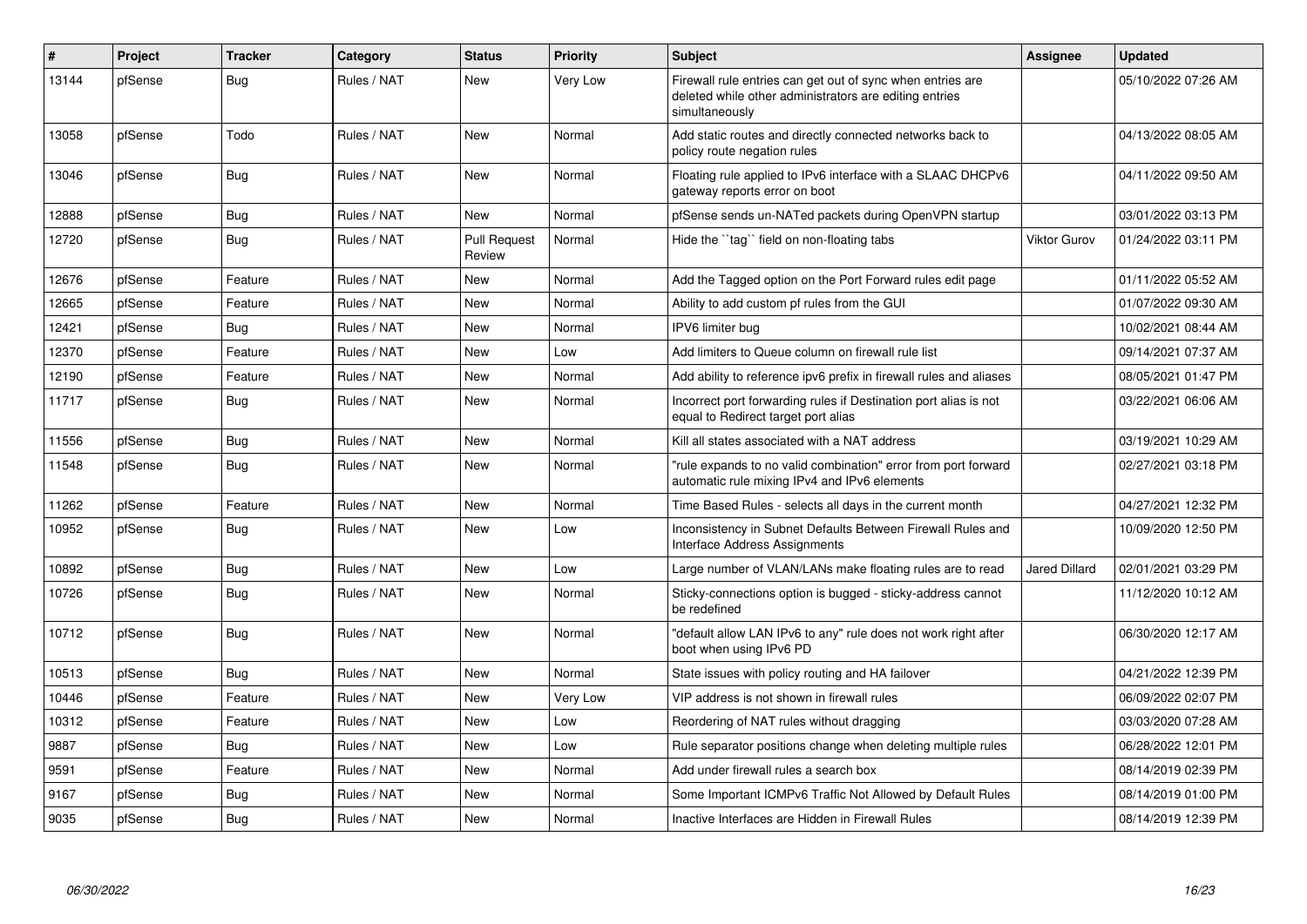| $\vert$ # | Project | <b>Tracker</b> | Category    | <b>Status</b> | <b>Priority</b> | <b>Subject</b>                                                                                                                                         | Assignee             | <b>Updated</b>      |
|-----------|---------|----------------|-------------|---------------|-----------------|--------------------------------------------------------------------------------------------------------------------------------------------------------|----------------------|---------------------|
| 8820      | pfSense | <b>Bug</b>     | Rules / NAT | New           | Low             | System/Advanced/Misc - "Do not kill connections when<br>schedule expires" UN-checked still leaves existing<br>connections open.                        |                      | 07/28/2020 10:59 AM |
| 8599      | pfSense | Feature        | Rules / NAT | New           | <b>Very Low</b> | IPv6 flow labels                                                                                                                                       |                      | 07/16/2018 07:36 AM |
| 8576      | pfSense | <b>Bug</b>     | Rules / NAT | Feedback      | Low             | pfSense stops passing traffic after some time when using<br>Outbound NAT pool w/ Sticky Address                                                        |                      | 10/28/2021 01:47 PM |
| 8385      | pfSense | Feature        | Rules / NAT | New           | Normal          | Utilize IP addresses from successfully authenticated<br>OpenVPN endpoints to Update Firewall Rules                                                     |                      | 07/19/2018 03:07 PM |
| 8316      | pfSense | Feature        | Rules / NAT | New           | Low             | expiration date when creating new rules                                                                                                                |                      | 08/21/2019 09:11 AM |
| 7922      | pfSense | Feature        | Rules / NAT | New           | Normal          | Add the option to select the ISP IPv6 Delegated Prefix as a<br>destination in firewall rules                                                           |                      | 10/10/2017 06:36 PM |
| 7799      | pfSense | Feature        | Rules / NAT | New           | Normal          | Make an ajax call to toggle logging by clicking on the logging<br>icon next to a rule                                                                  |                      | 08/13/2019 09:40 AM |
| 7781      | pfSense | Feature        | Rules / NAT | New           | Normal          | Please Enable Rule Separators on Manual Outbound NAT                                                                                                   |                      | 08/21/2019 09:07 AM |
| 7761      | pfSense | Feature        | Rules / NAT | New           | Normal          | Add a way to match on IPv6 proto=0 (hop-by-hop header<br>extension)                                                                                    |                      | 08/13/2019 03:49 PM |
| 7551      | pfSense | <b>Bug</b>     | Rules / NAT | New           | Normal          | Dynamic IPsec endpoints not added to rule set after WAN<br>down/up                                                                                     |                      | 05/16/2017 02:26 PM |
| 7373      | pfSense | <b>Bug</b>     | Rules / NAT | New           | Normal          | Firewall schedules GUI needs to be redone from scratch                                                                                                 |                      | 08/21/2019 08:56 AM |
| 7260      | pfSense | Feature        | Rules / NAT | New           | Normal          | Source OS / p0f Database Missing Modern Operating Systems                                                                                              |                      | 04/18/2020 02:25 AM |
| 7181      | pfSense | Feature        | Rules / NAT | New           | Low             | Add Top and Add Bottom on Seperator                                                                                                                    |                      | 08/21/2019 08:55 AM |
| 7085      | pfSense | Feature        | Rules / NAT | New           | Normal          | Edit Firewall Rules Seperator                                                                                                                          |                      | 09/10/2017 09:15 AM |
| 6799      | pfSense | Bug            | Rules / NAT | New           | Normal          | Using NOT (!) with interface subnet macros results<br>unexpected traffic passing when multiple subnets are included<br>in the macro (i.e. VIP subnets) |                      | 02/07/2022 02:18 PM |
| 6776      | pfSense | Feature        | Rules / NAT | New           | Normal          | Allow disabling of "filter rule association" by default                                                                                                |                      | 08/17/2021 10:56 AM |
| 6627      | pfSense | <b>Bug</b>     | Rules / NAT | New           | Normal          | floating tab match rules ignore quick action so should be<br>removed                                                                                   |                      | 07/18/2016 02:15 PM |
| 6539      | pfSense | Feature        | Rules / NAT | New           | Normal          | ICMPv6 filtering requires multiple rules - no range support                                                                                            |                      | 08/13/2019 01:23 PM |
| 6207      | pfSense | Feature        | Rules / NAT | New           | Normal          | Please, add "THIS_IF broadcast" Macro for use in firewall<br>rules                                                                                     |                      | 08/21/2019 11:01 AM |
| 6026      | pfSense | Bug            | Rules / NAT | New           | Low             | webinterface, firewall rules, wrapping of columns or visible<br>(horizontal) scrollbar needed when contents doesnt fit                                 | <b>Jared Dillard</b> | 08/20/2019 03:40 PM |
| 5791      | pfSense | <b>Bug</b>     | Rules / NAT | Confirmed     | Normal          | tftp-proxy functionality is easilly broken by unrelated rules                                                                                          |                      | 07/10/2016 12:24 AM |
| 5091      | pfSense | <b>Bug</b>     | Rules / NAT | Confirmed     | Very Low        | In rule creation destination ports fields (from and to) are too<br>small to read ports aliases names                                                   |                      | 01/07/2020 07:48 AM |
| 5075      | pfSense | <b>Bug</b>     | Rules / NAT | Confirmed     | Normal          | pf errors that don't return a line number on first line don't file<br>notice                                                                           |                      | 09/01/2015 06:42 PM |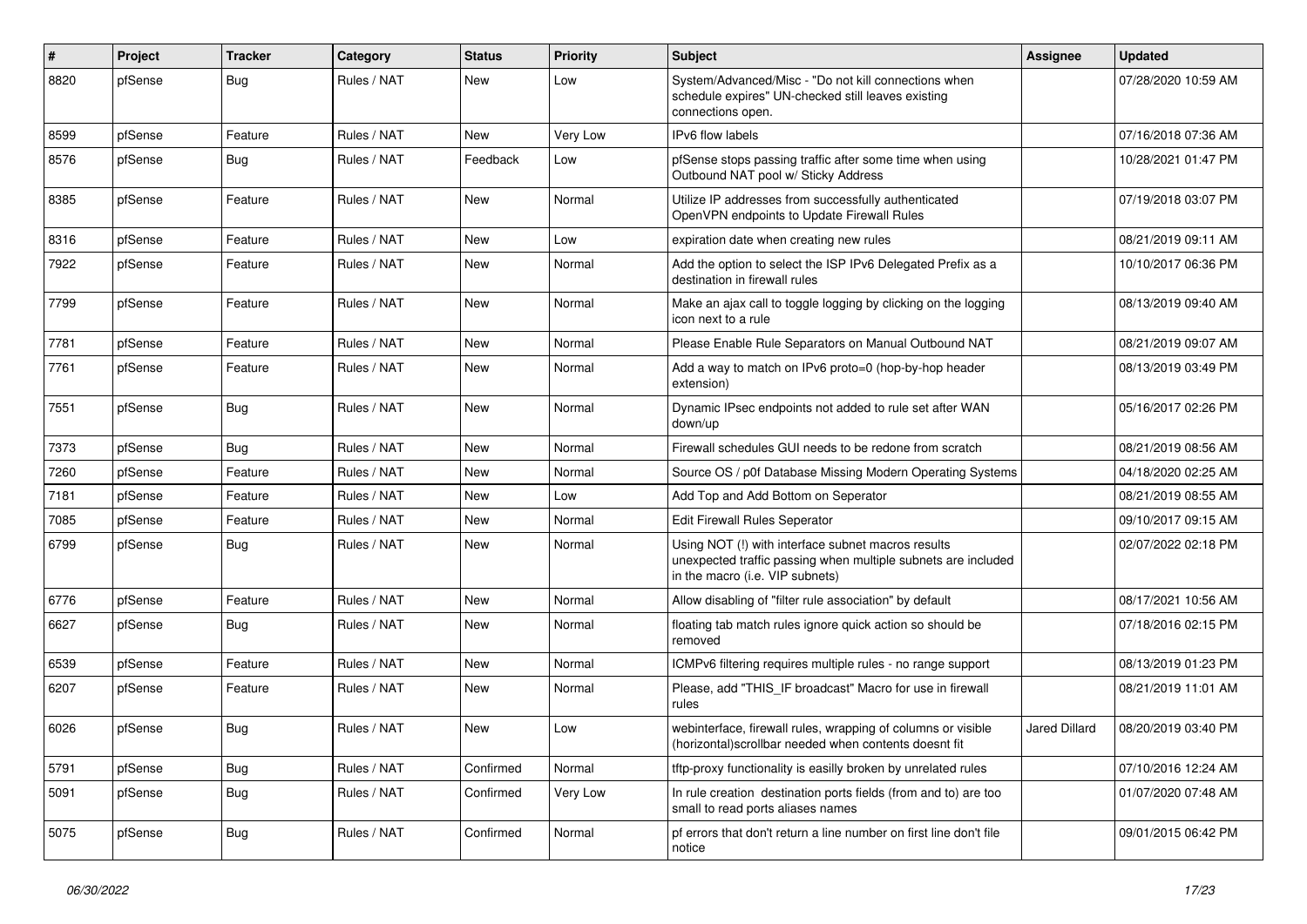| #     | Project             | <b>Tracker</b> | Category           | <b>Status</b> | <b>Priority</b> | <b>Subject</b>                                                                                          | Assignee            | <b>Updated</b>      |
|-------|---------------------|----------------|--------------------|---------------|-----------------|---------------------------------------------------------------------------------------------------------|---------------------|---------------------|
| 4997  | pfSense             | Feature        | Rules / NAT        | New           | Normal          | Add setting option to choose default log action for new firewall<br>rules                               |                     | 08/20/2019 03:29 PM |
| 4707  | pfSense             | Feature        | Rules / NAT        | New           | Normal          | Can't override block port 0 rules in filter.inc                                                         |                     | 08/13/2019 12:53 PM |
| 4165  | pfSense             | Feature        | Rules / NAT        | New           | Low             | Allow for security zones when defining interfaces and firewall<br>rules.                                |                     | 02/06/2016 04:35 AM |
| 3793  | pfSense             | Feature        | Rules / NAT        | New           | Normal          | Enable external authentication support for rules                                                        |                     | 08/05/2014 01:09 PM |
| 3288  | pfSense             | Feature        | Rules / NAT        | New           | Normal          | Macros for Interface Networks on Outbound NAT rule Source<br>drop-down                                  |                     | 08/21/2019 11:02 AM |
| 2965  | pfSense             | Feature        | Rules / NAT        | New           | Normal          | Mac Firewalling                                                                                         |                     | 04/24/2013 12:02 PM |
| 2771  | pfSense             | Feature        | Rules / NAT        | New           | Normal          | Add packet tracing simulator                                                                            |                     | 08/13/2019 12:24 PM |
| 2676  | pfSense             | Feature        | Rules / NAT        | New           | Normal          | Reply-to option in firewall rule                                                                        |                     | 05/05/2017 03:15 PM |
| 2367  | pfSense             | Bug            | Rules / NAT        | New           | Normal          | display negate rules in firewall rules php and evaluate when<br>added                                   |                     | 05/07/2012 06:11 PM |
| 2358  | pfSense             | Feature        | Rules / NAT        | New           | Normal          | NAT64 Support                                                                                           |                     | 04/16/2022 06:52 PM |
| 2049  | pfSense             | Feature        | Rules / NAT        | New           | Normal          | Show Auto Generated Rules and Use them to turn features<br>on/off when applicable                       |                     | 08/20/2019 03:37 PM |
| 1947  | pfSense             | Feature        | Rules / NAT        | New           | Normal          | Option to kill all states when creating a block rule                                                    |                     | 08/20/2019 01:09 PM |
| 1937  | pfSense             | Feature        | Rules / NAT        | New           | Normal          | Support for rule groupings                                                                              |                     | 08/20/2019 12:42 PM |
| 1935  | pfSense             | Feature        | Rules / NAT        | New           | Normal          | Allow rule with max-src-conn-* options to make conditional use<br>of "overload <virusprot>"</virusprot> |                     | 10/07/2011 09:31 AM |
| 1813  | pfSense             | <b>Bug</b>     | Rules / NAT        | Confirmed     | Normal          | Static routes on WAN interfaces overridden by route-to for<br>firewall-initiated traffic                |                     | 11/09/2016 02:06 PM |
| 1683  | pfSense             | Feature        | Rules / NAT        | New           | Normal          | PF scrub min-ttl option                                                                                 |                     | 09/23/2020 01:52 AM |
| 1136  | pfSense             | Feature        | Rules / NAT        | New           | Normal          | Add logic to automatically avoid route-to for static route<br>networks                                  |                     | 10/09/2018 05:11 AM |
| 746   | pfSense             | Feature        | Rules / NAT        | New           | Normal          | Add interface group to source/dest drop downs                                                           |                     | 07/19/2010 05:10 PM |
| 701   | pfSense             | Feature        | Rules / NAT        | New           | Normal          | Interface groups with NAT                                                                               |                     | 05/11/2018 10:12 PM |
| 371   | pfSense             | Feature        | Rules / NAT        | New           | Normal          | Allow moving of bogon and RFC 1918 rules                                                                |                     | 02/06/2016 04:53 AM |
| 96    | pfSense             | Feature        | Rules / NAT        | New           | Normal          | Add "All local networks" to source and destination drop down<br>boxen in firewall rules                 |                     | 02/06/2016 04:53 AM |
| 12865 | pfSense<br>Packages | Todo           | <b>RRD Summary</b> | Feedback      | Normal          | <b>RRD Summary improvements</b>                                                                         | <b>Viktor Gurov</b> | 03/04/2022 12:20 PM |
| 12338 | pfSense<br>Packages | <b>Bug</b>     | <b>RRD Summary</b> | New           | Normal          | RRD Summary does not report data on 3100                                                                |                     | 04/15/2022 02:54 PM |
| 9698  | pfSense             | <b>Bug</b>     | <b>RRD Graphs</b>  | New           | Normal          | Monitoring graphs do not retain state after auto-refresh                                                |                     | 08/26/2019 02:09 AM |
| 7314  | pfSense             | <b>Bug</b>     | <b>RRD Graphs</b>  | New           | Low             | Discrepancy in ntp monitoring view                                                                      |                     | 02/24/2017 08:37 PM |
| 5307  | pfSense             | Feature        | <b>RRD Graphs</b>  | New           | Low             | Add logarithmic scale option to RRD graphs                                                              |                     | 10/14/2015 07:37 AM |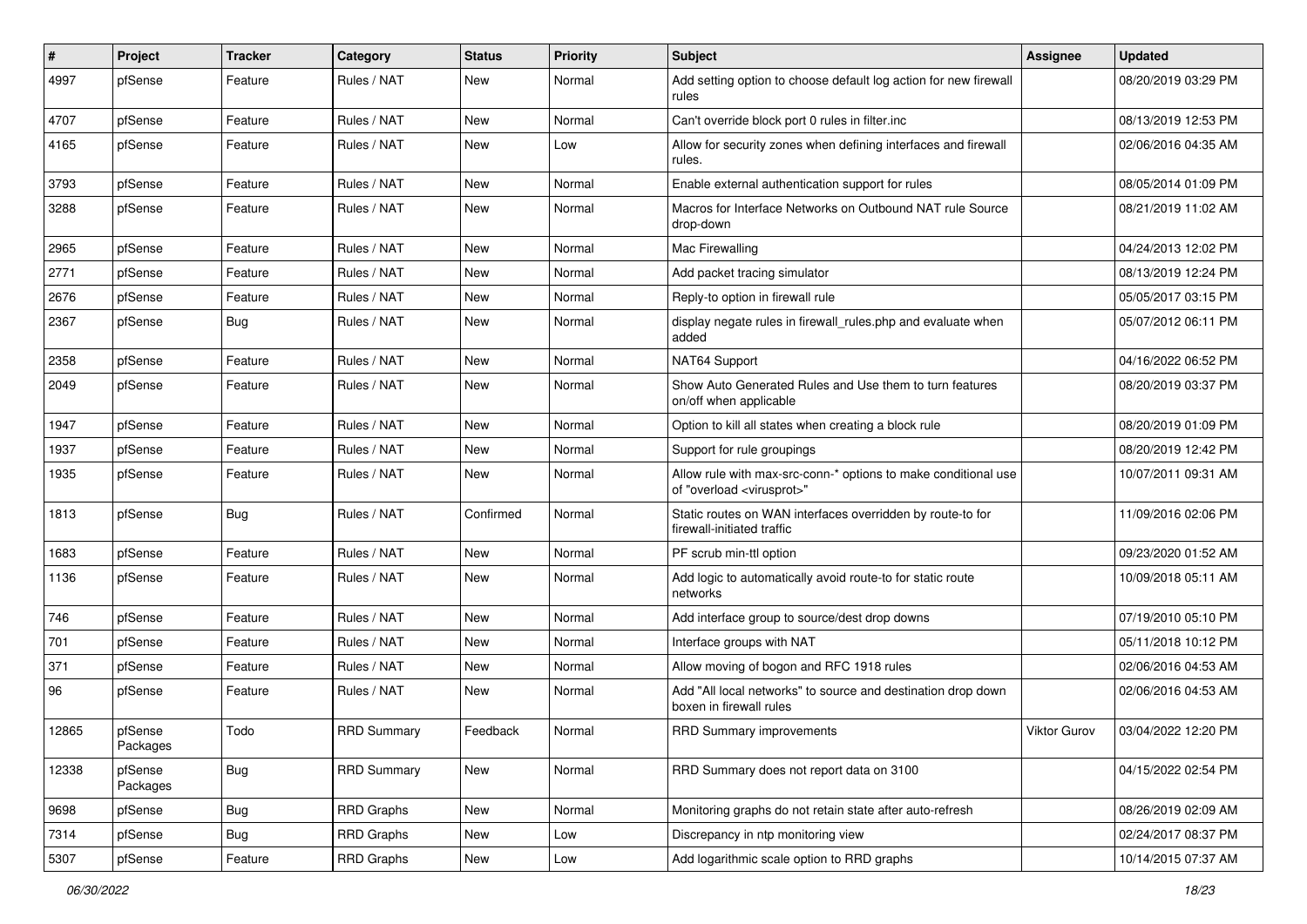| ∦     | Project             | <b>Tracker</b>     | Category           | <b>Status</b> | <b>Priority</b> | Subject                                                                                                          | Assignee            | <b>Updated</b>      |
|-------|---------------------|--------------------|--------------------|---------------|-----------------|------------------------------------------------------------------------------------------------------------------|---------------------|---------------------|
| 4292  | pfSense             | Feature            | <b>RRD Graphs</b>  | New           | Normal          | Show 95th Percentile for IPv6 Traffic in RRD Graphs                                                              |                     | 01/25/2015 02:24 PM |
| 2138  | pfSense             | Bug                | <b>RRD Graphs</b>  | New           | Normal          | RRD Wireless graph broken in BSS mode                                                                            |                     | 02/06/2016 04:59 AM |
| 1186  | pfSense             | <b>Bug</b>         | <b>RRD Graphs</b>  | Confirmed     | Normal          | When in pure routing mode the rrd graphs are blank                                                               |                     | 09/16/2015 04:31 PM |
| 13223 | pfSense Docs        | <b>New Content</b> | Routing / Gateways | Feedback      | Normal          | Document new gateway state killing behavior                                                                      | Jim Pingle          | 05/27/2022 01:59 PM |
| 13297 | pfSense             | Feature            | Routing            | New           | Normal          | Support for Gateway Groups as Static Route destinations                                                          |                     | 06/24/2022 07:41 AM |
| 12950 | pfSense             | <b>Bug</b>         | Routing            | New           | Normal          | OpenVPN as default gateway does not get set at boot time                                                         |                     | 04/09/2022 05:46 PM |
| 12850 | pfSense             | <b>Bug</b>         | Routing            | New           | Low             | Console error during boot: "route: route has not been found"                                                     |                     | 02/22/2022 08:27 AM |
| 12535 | pfSense             | Documentation      | Routing            | New           | Normal          | Negate Rules function does not match the description                                                             |                     | 11/19/2021 02:03 PM |
| 11296 | pfSense             | Bug                | Routing            | New           | Normal          | Static route targets may still reachable via default route when<br>the gateway they should route through is down | <b>Viktor Gurov</b> | 06/28/2022 12:01 PM |
| 9544  | pfSense             | Feature            | Routing            | New           | Normal          | Enable RADIX MPATH                                                                                               |                     | 04/21/2022 12:39 PM |
| 8066  | pfSense             | Bug                | Routing            | New           | Normal          | Static routes not applied when they go out a interface using<br>carp                                             |                     | 11/08/2017 02:04 AM |
| 7352  | pfSense             | Bug                | Routing            | New           | Normal          | pfSense IPv6 static route is dumped after a WAN flap                                                             |                     | 01/20/2022 09:35 AM |
| 4796  | pfSense             | Feature            | Routing            | New           | Normal          | Support Multiple FIBs in pfSense                                                                                 | Luiz Souza          | 09/22/2017 12:12 AM |
| 1521  | pfSense             | Todo               | Routing            | New           | Normal          | Investigate FreeBSD route metric support for future versions                                                     |                     | 05/12/2011 11:28 AM |
| 11195 | pfSense Docs        | Correction         | Recipes            | New           | Normal          | Feedback on pfSense Configuration Recipes - Accessing a<br>CPE/Modem from Inside the Firewall                    | Jim Pingle          | 12/30/2020 01:13 PM |
| 10924 | pfSense Docs        | Correction         | Recipes            | New           | Normal          | Feedback on Virtualization - Virtualizing pfSense with<br>VMware vSphere / ESXi                                  | Jim Pingle          | 09/23/2020 03:46 PM |
| 9608  | pfSense Docs        | Correction         | Recipes            | New           | Low             | Feedback on Virtualization - Virtualizing pfSense with<br>Hyper-V                                                | Jim Pingle          | 03/06/2021 04:29 PM |
| 9374  | pfSense Docs        | Correction         | Recipes            | New           | Normal          | Feedback on Virtualization - Virtualizing pfSense with<br>Hyper-V                                                | Jim Pingle          | 09/23/2020 02:40 PM |
| 12179 | pfSense<br>Packages | Feature            | qemu-guest-agent   | New           | Normal          | QEMU package                                                                                                     |                     | 07/30/2021 08:02 AM |
| 13236 | pfSense Docs        | Todo               | Products           | New           | Normal          | Document link speed limitations with igc and ix on 6100/4100                                                     |                     | 05/31/2022 05:53 PM |
| 12162 | pfSense Docs        | Todo               | Products           | New           | Normal          | Add "usb reset" as possible solution for non-booting flash<br>drives on the SG-1100                              |                     | 10/07/2021 02:19 PM |
| 11871 | pfSense Docs        | Correction         | Products           | New           | Normal          | SG-2100 must be manually power cycled after installation                                                         |                     | 10/07/2021 02:19 PM |
| 11608 | pfSense Docs        | New Content        | Products           | New           | Normal          | Interfaces order of XG-7100 Quad-Port 10GbE Fiber SFP+<br>Installation Kit                                       |                     | 03/03/2021 07:14 AM |
| 11172 | pfSense Docs        | New Content        | Products           | New           | Normal          | Interfaces order of 10 Gigabit Quad-Port SFP+ Intel®<br>X710BM2 Card                                             |                     | 12/18/2020 01:28 PM |
| 9310  | pfSense Docs        | Correction         | Products           | New           | Normal          | Appliances with internal switch need the MAC Address section<br>of their Getting Started guides updated          | Jim Pingle          | 09/23/2020 10:24 AM |
| 1833  | pfSense             | Feature            | <b>PPTP</b>        | New           | Normal          | PPTP type WAN IPv6 support                                                                                       |                     | 08/20/2019 10:12 AM |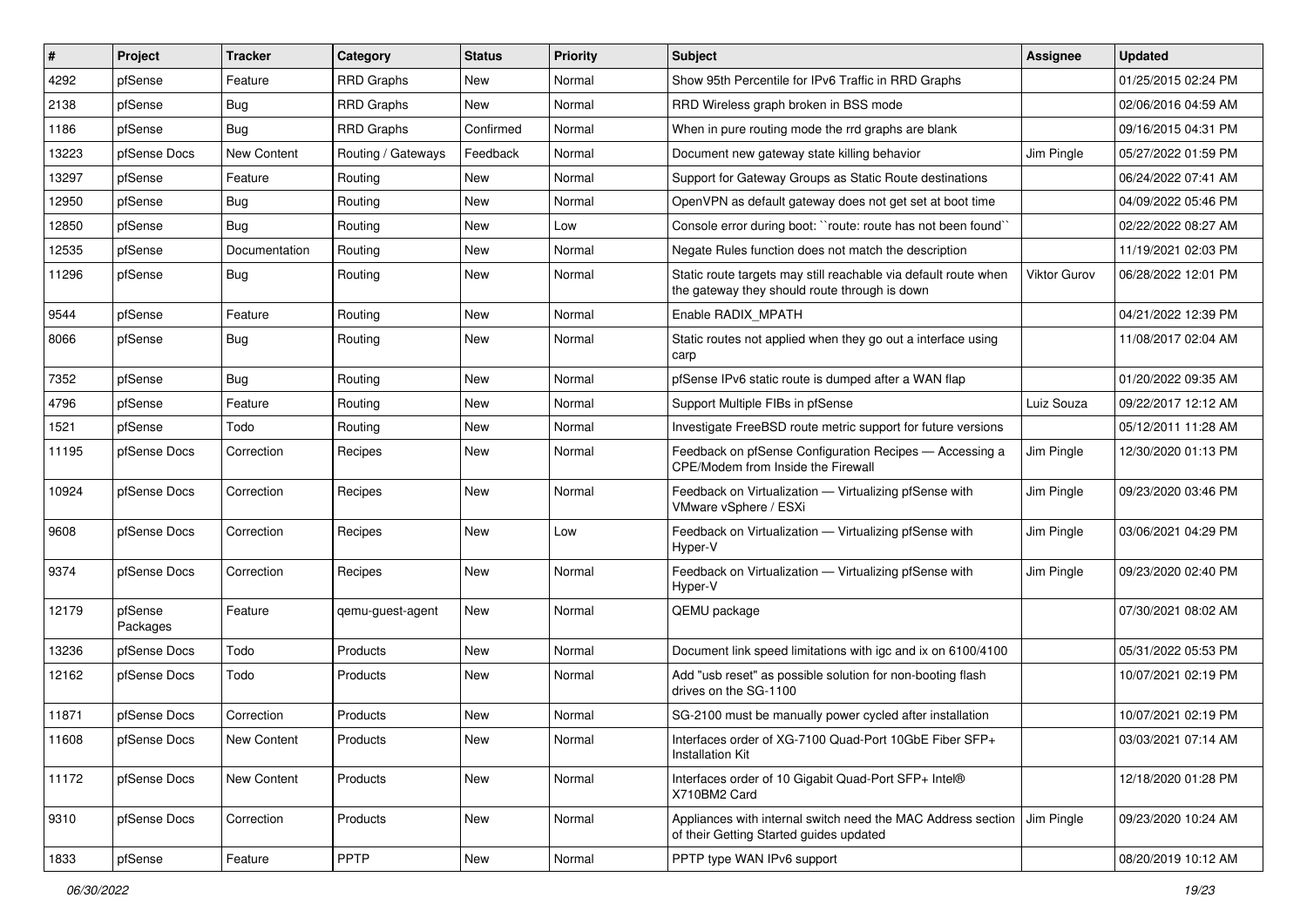| #     | Project             | <b>Tracker</b> | Category              | <b>Status</b> | <b>Priority</b> | <b>Subject</b>                                                                                                                      | Assignee          | <b>Updated</b>      |
|-------|---------------------|----------------|-----------------------|---------------|-----------------|-------------------------------------------------------------------------------------------------------------------------------------|-------------------|---------------------|
| 12436 | pfSense             | Bug            | <b>PPPoE Server</b>   | New           | Normal          | Pppoe server config gui does not allow setting of chap<br>authentication, and sets the network start address for<br>allocation to 0 |                   | 10/21/2021 08:15 AM |
| 9633  | pfSense             | Feature        | PPPoE Server          | New           | Normal          | PPPoE/L2TP Server Status Page                                                                                                       |                   | 10/09/2021 12:05 PM |
| 9295  | pfSense             | <b>Bug</b>     | <b>PPPoE Server</b>   | <b>New</b>    | Very High       | IPv6 PD does not work with PPPOE (Server & Client)                                                                                  |                   | 05/15/2022 10:53 AM |
| 1826  | pfSense             | Feature        | PPPoE Server          | New           | Normal          | PPPoE server IPv6 support                                                                                                           |                   | 03/25/2022 04:25 PM |
| 13307 | pfSense             | Bug            | <b>PPP</b> Interfaces | <b>New</b>    | High            | PPP interface custom reset date/time Hour and Minute fields<br>do not properly handle "0" value                                     |                   | 06/28/2022 12:01 PM |
| 9617  | pfSense             | Feature        | <b>PPP</b> Interfaces | New           | Normal          | PPPoE Static IP Configuration in GUI                                                                                                |                   | 10/15/2021 08:52 PM |
| 9192  | pfSense             | Bug            | PPP Interfaces        | New           | Normal          | PPPoE daemon selects wrong interface                                                                                                |                   | 08/20/2019 10:05 AM |
| 8804  | pfSense             | Bug            | <b>PPP</b> Interfaces | New           | Normal          | Netgate SG-1000 PPPoE Keepalives not prioritized, internet<br>drops                                                                 |                   | 08/20/2019 10:06 AM |
| 8512  | pfSense             | <b>Bug</b>     | <b>PPP</b> Interfaces | <b>New</b>    | Normal          | PPPoE reconnect fails after interface flap                                                                                          |                   | 08/20/2019 10:06 AM |
| 8078  | pfSense             | Feature        | <b>PPP</b> Interfaces | New           | Normal          | <b>PPPoE Reconnect Wait Time</b>                                                                                                    |                   | 11/09/2017 05:13 PM |
| 6255  | pfSense             | Bug            | <b>PPP</b> Interfaces | Confirmed     | Low             | PPP Country/Provider/Plan configuration not saved                                                                                   |                   | 04/25/2016 07:15 PM |
| 5253  | pfSense             | Bug            | PPP Interfaces        | New           | Normal          | 3gstats.php 100% CPU                                                                                                                |                   | 01/08/2022 05:02 PM |
| 3552  | pfSense             | Feature        | <b>PPP</b> Interfaces | New           | Normal          | Allow configuring link keep-alive value in PPP                                                                                      |                   | 05/14/2014 10:26 AM |
| 3326  | pfSense             | Bug            | PPP Interfaces        | New           | Normal          | IPv6 only PPPoE connection                                                                                                          |                   | 11/18/2013 09:37 AM |
| 3162  | pfSense             | Feature        | <b>PPP</b> Interfaces | New           | Low             | <b>MLPPP Status of connections</b>                                                                                                  |                   | 08/20/2019 10:20 AM |
| 2443  | pfSense             | Feature        | <b>PPP</b> Interfaces | New           | Normal          | Automatically start 3G usb interfaces upon plugin                                                                                   |                   | 05/20/2012 05:37 PM |
| 895   | pfSense             | Feature        | PPP Interfaces        | New           | Very Low        | PPP subsystem MPPE/MPPC support                                                                                                     |                   | 09/10/2019 04:24 PM |
| 12907 | pfSense<br>Packages | Bug            | <b>PIMD</b>           | Feedback      | Normal          | PIMD: Nonexistent interfaces should be hidden/disabled in<br>pimd.conf before bringing up the service                               |                   | 03/07/2022 03:51 PM |
| 12538 | pfSense<br>Packages | <b>Bug</b>     | PIMD                  | New           | Normal          | PIMD sub-interface bug                                                                                                              |                   | 11/20/2021 09:44 PM |
| 10909 | pfSense<br>Packages | Feature        | PIMD                  | New           | Normal          | #define MAXVIFS 32 to 64                                                                                                            |                   | 04/21/2022 12:39 PM |
| 10791 | pfSense<br>Packages | Bug            | <b>PIMD</b>           | New           | Normal          | Valid (vlan)interfaces do not get vif reporting "Invalid phyint<br>address"                                                         |                   | 10/06/2020 09:20 AM |
| 10692 | pfSense<br>Packages | <b>Bug</b>     | <b>PIMD</b>           | Feedback      | Normal          | PIMD starts twice at boot                                                                                                           |                   | 04/21/2022 12:40 PM |
| 13317 | pfSense             | <b>Bug</b>     | PHP Interpreter       | Feedback      | Normal          | 'array_filter'' PHP Errors in ''interfaces.inc''                                                                                    | Reid<br>Linnemann | 06/30/2022 11:46 AM |
| 13209 | pfSense<br>Packages | <b>Bug</b>     | pfBlockerNG           | New           | Low             | Parsing Filter log by pfBlockerNG creates IP Block log with<br>Source/Destination mixed up or wrong Direcion                        | Viktor Gurov      | 05/25/2022 03:50 AM |
| 13207 | pfSense<br>Packages | Feature        | pfBlockerNG           | New           | Normal          | The feed column on the Alerts page is confusing                                                                                     |                   | 05/24/2022 04:56 AM |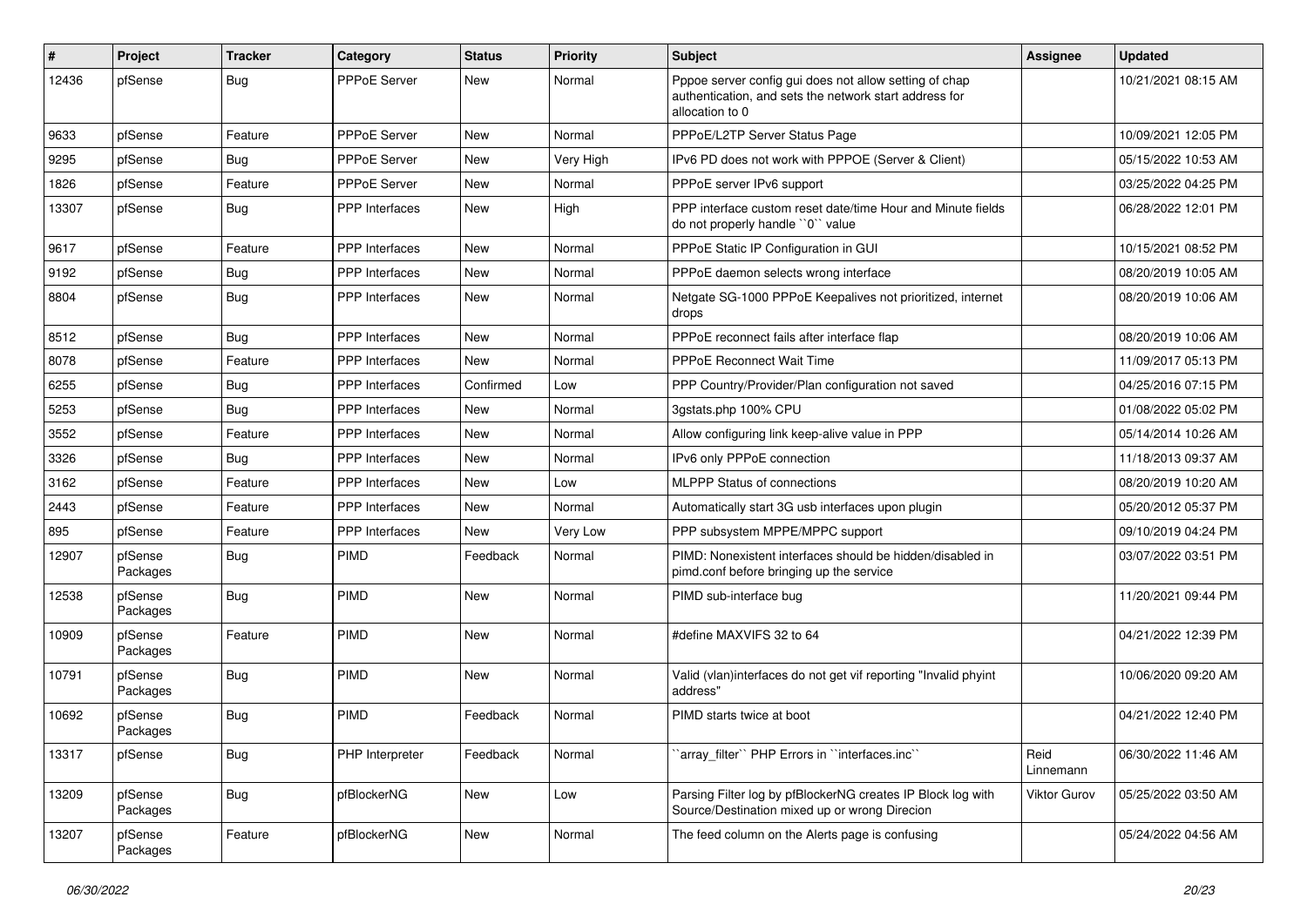| #     | Project             | <b>Tracker</b> | Category    | <b>Status</b> | <b>Priority</b> | <b>Subject</b>                                                                                                     | Assignee            | <b>Updated</b>      |
|-------|---------------------|----------------|-------------|---------------|-----------------|--------------------------------------------------------------------------------------------------------------------|---------------------|---------------------|
| 13202 | pfSense<br>Packages | <b>Bug</b>     | pfBlockerNG | New           | Normal          | Missing Protocols on IP Feed Groups Advanced<br>Inbound/Outbound Firewall Rule settings                            |                     | 05/23/2022 08:58 AM |
| 13201 | pfSense<br>Packages | Feature        | pfBlockerNG | <b>New</b>    | Normal          | Add FireHol Security IP Feeds                                                                                      |                     | 05/23/2022 06:34 AM |
| 13200 | pfSense<br>Packages | Feature        | pfBlockerNG | New           | Normal          | Custom DNS Servers for Alert settings                                                                              |                     | 05/23/2022 06:16 AM |
| 13199 | pfSense<br>Packages | Feature        | pfBlockerNG | New           | Normal          | Feed groups should not have the first listing in the group bar                                                     |                     | 05/23/2022 06:03 AM |
| 13198 | pfSense<br>Packages | Feature        | pfBlockerNG | New           | Normal          | Dark Theme Styling issues - Alerts White bar                                                                       |                     | 05/23/2022 06:05 AM |
| 13197 | pfSense<br>Packages | Feature        | pfBlockerNG | <b>New</b>    | Normal          | Put a Single donation link and a proper patreon lin in the<br>pfBlocker Support Banner / Widget                    |                     | 05/23/2022 05:35 AM |
| 13196 | pfSense<br>Packages | Feature        | pfBlockerNG | New           | Normal          | remove NoVirusThanks feed                                                                                          |                     | 05/23/2022 06:05 AM |
| 13195 | pfSense<br>Packages | Feature        | pfBlockerNG | New           | Normal          | Dedicated website for Feed mangement - Community Driven                                                            |                     | 05/23/2022 05:22 AM |
| 13194 | pfSense<br>Packages | Bug            | pfBlockerNG | New           | Normal          | Remove dead Malc0de feed                                                                                           |                     | 05/23/2022 05:16 AM |
| 13180 | pfSense<br>Packages | Bug            | pfBlockerNG | New           | High            | High CPU Utilization with pfb_filter <sup>[]</sup> since PfBlockerNG update<br>to devel 3.1.0 4                    |                     | 06/14/2022 08:00 AM |
| 13179 | pfSense<br>Packages | Feature        | pfBlockerNG | New           | High            | Search based on CIDR                                                                                               |                     | 05/17/2022 09:45 AM |
| 13156 | pfSense<br>Packages | Regression     | pfBlockerNG | New           | Normal          | pfBlockerNG IP block stats do not work                                                                             |                     | 06/29/2022 07:00 AM |
| 13154 | pfSense<br>Packages | <b>Bug</b>     | pfBlockerNG | Confirmed     | Normal          | pfBlocker causing excessive CPU load                                                                               |                     | 06/28/2022 01:14 PM |
| 13138 | pfSense<br>Packages | Feature        | pfBlockerNG | New           | Normal          | DNS over HTTPS/TLS Blocking should be removed from<br>SafeSearch                                                   |                     | 05/07/2022 02:52 AM |
| 13137 | pfSense<br>Packages | Feature        | pfBlockerNG | New           | Normal          | ckuethe/doh-blocklist.txt add to DoH feeds                                                                         |                     | 05/07/2022 02:39 AM |
| 13136 | pfSense<br>Packages | Feature        | pfBlockerNG | New           | Normal          | Add crypt0rr DNS-over-HTTPS (DOH) provider list feeds                                                              |                     | 05/07/2022 02:27 AM |
| 13135 | pfSense<br>Packages | Feature        | pfBlockerNG | <b>New</b>    | Normal          | Add dibdot DoH-IP-blocklists feeds                                                                                 | <b>Viktor Gurov</b> | 05/08/2022 01:50 AM |
| 13018 | pfSense<br>Packages | Bug            | pfBlockerNG | New           | Normal          | TLD and DNSBL Safesearch DOH conflict disables TLD block<br>when conflicting DOH FQDN is deselected or whitelisted |                     | 04/01/2022 05:59 PM |
| 12932 | pfSense<br>Packages | Feature        | pfBlockerNG | New           | High            | pfblockerng per user whitelist                                                                                     |                     | 03/11/2022 11:08 AM |
| 12918 | pfSense<br>Packages | Feature        | pfBlockerNG | New           | Normal          | pfBlockerNG-devel changes from xmlrpc sync do not take<br>effect immediately                                       |                     | 03/07/2022 02:29 PM |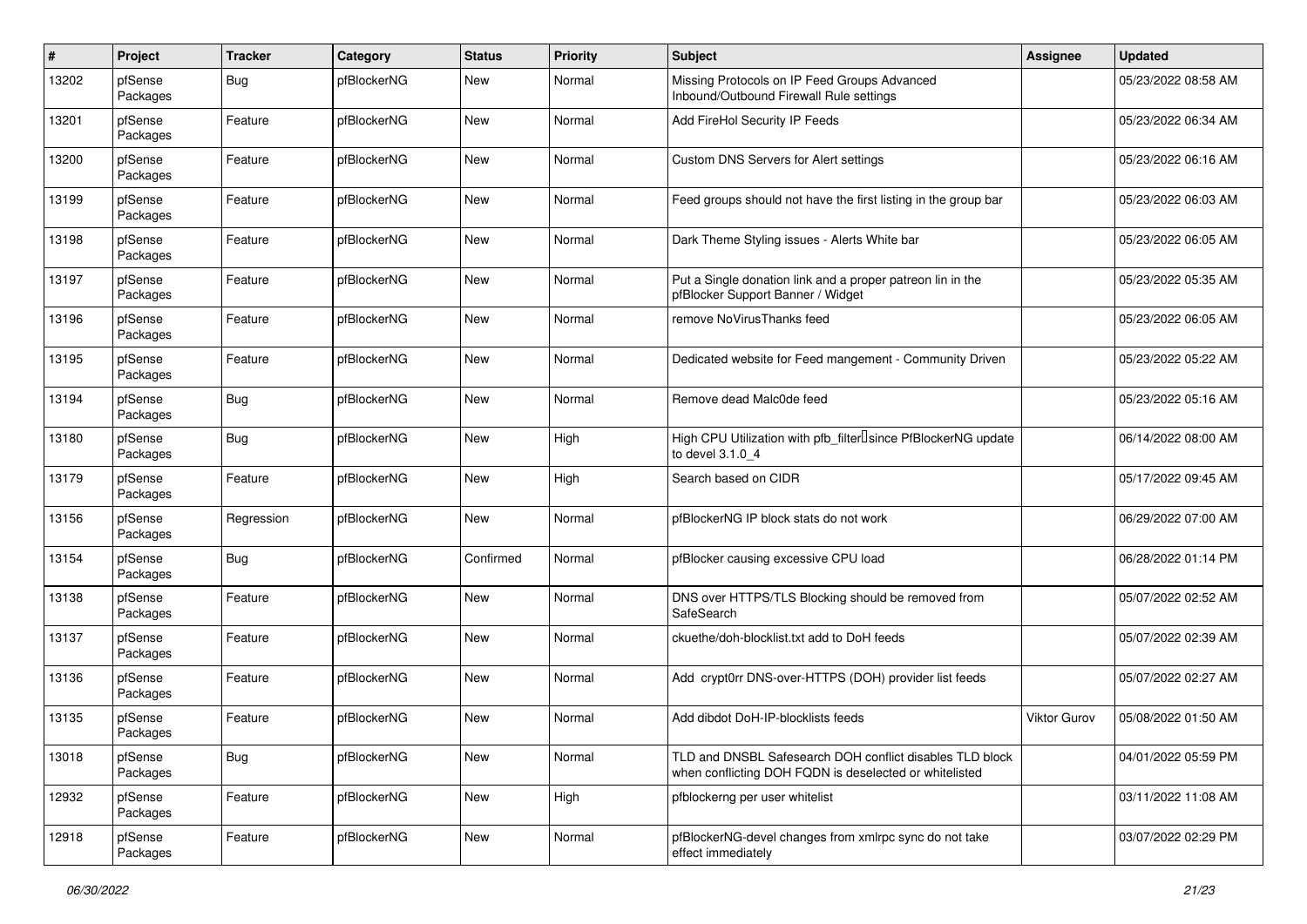| #     | Project             | <b>Tracker</b> | Category    | <b>Status</b> | <b>Priority</b> | <b>Subject</b>                                                                                                         | <b>Assignee</b>     | <b>Updated</b>      |
|-------|---------------------|----------------|-------------|---------------|-----------------|------------------------------------------------------------------------------------------------------------------------|---------------------|---------------------|
| 12916 | pfSense<br>Packages | <b>Bug</b>     | pfBlockerNG | New           | Normal          | pfBlockerNG-devel cron job does not trigger xmlrpc sync                                                                | Viktor Gurov        | 04/11/2022 12:55 PM |
| 12882 | pfSense<br>Packages | Feature        | pfBlockerNG | Feedback      | Normal          | Add the option to specify CURLOPT_INTERFACE in<br>pfBlockerNG IPv4/IPv6 lists                                          |                     | 03/24/2022 11:16 AM |
| 12822 | pfSense<br>Packages | <b>Bug</b>     | pfBlockerNG | New           | Normal          | IPv4 Source ASN format not working                                                                                     |                     | 02/18/2022 10:47 AM |
| 12736 | pfSense<br>Packages | Feature        | pfBlockerNG | New           | Low             | Allow custom cron intervals                                                                                            |                     | 01/30/2022 08:55 PM |
| 12706 | pfSense<br>Packages | <b>Bug</b>     | pfBlockerNG | Feedback      | Normal          | pfBlockerNG and unbound does not work after switching /var<br>to RAM disk                                              | <b>Viktor Gurov</b> | 03/24/2022 10:47 AM |
| 12423 | pfSense<br>Packages | Bug            | pfBlockerNG | Feedback      | Normal          | Dashboard shows "SQLite database missing, Force Reload<br>DNSBL to recover!"                                           |                     | 12/31/2021 01:06 PM |
| 12414 | pfSense<br>Packages | <b>Bug</b>     | pfBlockerNG | Feedback      | Normal          | DNSBL SafeSearch page displays input validation error if DoH<br>DoT blocking is not enabled                            |                     | 12/30/2021 02:49 PM |
| 12358 | pfSense<br>Packages | Feature        | pfBlockerNG | New           | Normal          | IP List Copy/Import/Export                                                                                             |                     | 09/09/2021 01:56 PM |
| 12351 | pfSense<br>Packages | Todo           | pfBlockerNG | Feedback      | Normal          | Remove non-functional feeds                                                                                            | <b>Viktor Gurov</b> | 02/04/2022 02:29 PM |
| 12330 | pfSense<br>Packages | <b>Bug</b>     | pfBlockerNG | Feedback      | Normal          | pfBlockerNG devel creating invalid NAT rules on boot                                                                   |                     | 04/21/2022 12:40 PM |
| 12097 | pfSense<br>Packages | Feature        | pfBlockerNG | New           | Normal          | Add dnsbl and geoip logs to system log                                                                                 |                     | 07/06/2021 01:25 PM |
| 12033 | pfSense<br>Packages | <b>Bug</b>     | pfBlockerNG | New           | Normal          | maxmindb and _sqlite3 modules not found                                                                                |                     | 10/01/2021 04:42 AM |
| 11749 | pfSense<br>Packages | Feature        | pfBlockerNG | New           | Normal          | Option to disable NAT rule creation                                                                                    |                     | 04/06/2021 11:45 PM |
| 11572 | pfSense<br>Packages | <b>Bug</b>     | pfBlockerNG | New           | High            | Auto created firewall rules have IPv4 as protocol only - even<br>for IPv6 lists.                                       |                     | 06/25/2022 10:59 AM |
| 11414 | pfSense<br>Packages | <b>Bug</b>     | pfBlockerNG | New           | Normal          | Enabling feed "Public DNS4 all" breaks some Google<br>services                                                         |                     | 02/13/2021 02:46 AM |
| 11398 | pfSense<br>Packages | <b>Bug</b>     | pfBlockerNG | New           | Normal          | pfBlocker upgrade hangs forever                                                                                        |                     | 04/21/2022 12:39 PM |
| 11295 | pfSense<br>Packages | Feature        | pfBlockerNG | Feedback      | Normal          | DNSBL IDN support                                                                                                      | Viktor Gurov        | 09/10/2021 11:33 AM |
| 11261 | pfSense<br>Packages | Bug            | pfBlockerNG | New           | Normal          | pfBlockerNG ASN numbers in IPv4 (/IPv6) Custom_List<br>generate error(s) "Invalid numeric literal at line 1, column 7" |                     | 01/28/2021 08:34 AM |
| 11260 | pfSense<br>Packages | Feature        | pfBlockerNG | New           | Normal          | pfBlockerNG: predefined ASN groups for Google, Facebook,<br>Apple, etc with useful selections                          |                     | 01/18/2021 03:46 PM |
| 11227 | pfSense<br>Packages | Feature        | pfBlockerNG | New           | Normal          | Feeds update                                                                                                           |                     | 01/07/2021 12:11 AM |